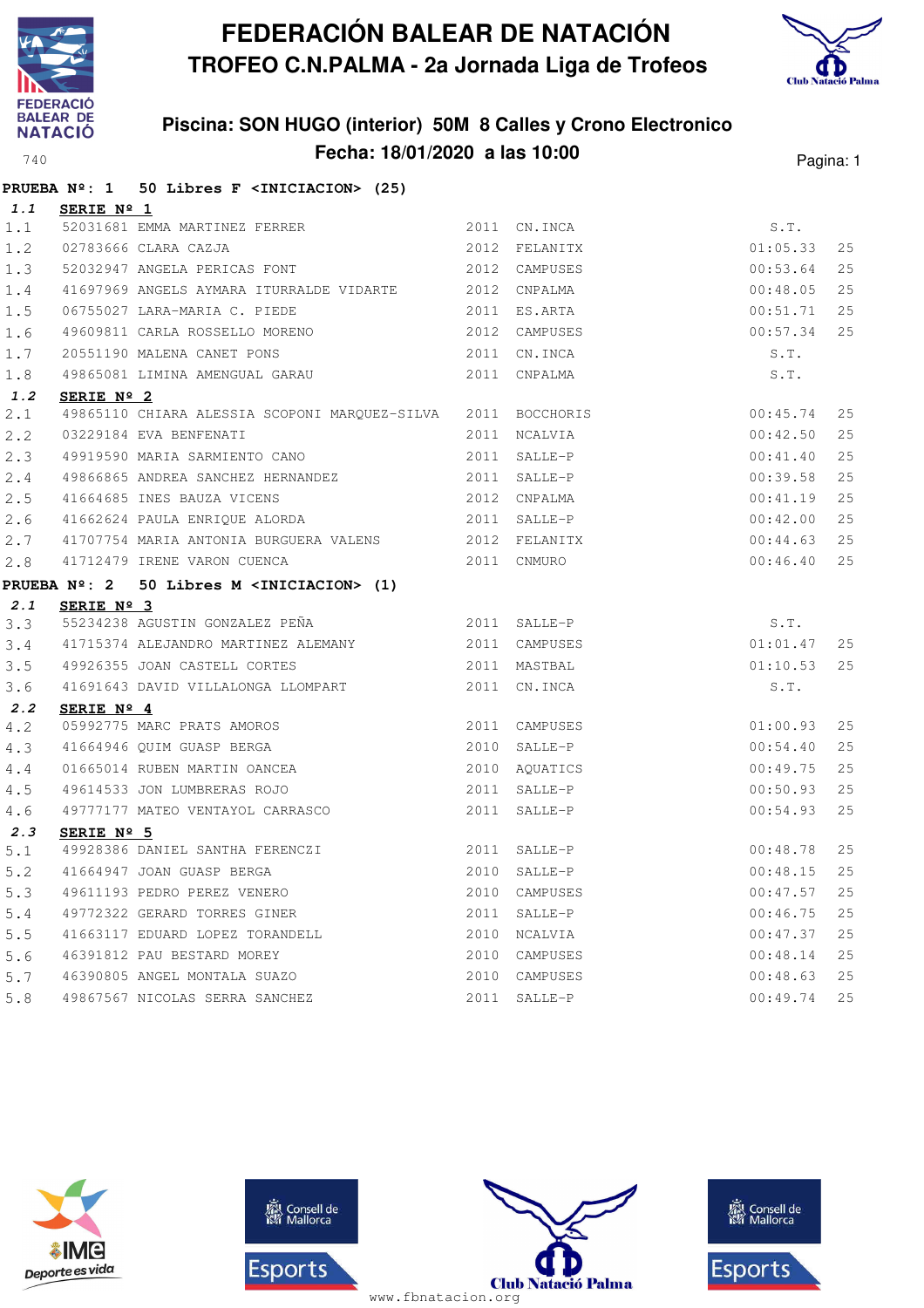



|      |                     | PRUEBA Nº: 2 50 Libres M <iniciacion> (1)</iniciacion>   |               |               |          |    |
|------|---------------------|----------------------------------------------------------|---------------|---------------|----------|----|
| 2.4  | SERIE Nº 6          |                                                          |               |               |          |    |
| 6.1  |                     | 49925735 JAIME CAZORLA MIR                               |               | 2011 SALLE-P  | 00:45.62 | 25 |
| 6.2  |                     |                                                          |               |               | 00:43.87 | 25 |
| 6.3  |                     | 46396698 VICENTE PATON ESCANDELL 2010 CNPALMA            |               |               | 00:43.16 | 25 |
| 6.4  |                     | 49605555 JAIME JAUME RANI                                |               | 2010 NCALVIA  | 00:42.71 | 25 |
| 6.5  |                     | 49612753 POLO RODRIGUEZ ROSE                             |               | 2010 NCALVIA  | 00:42.83 | 25 |
| 6.6  |                     | 02539732 NIKALAS SVETLINOV TITOV                         |               | 2011 SALLE-P  | 00:43.23 | 25 |
| 6.7  |                     | 41663479 ALEJANDRO SIMBAÑA CALERO                        |               | 2011 CNPALMA  | 00:45.15 | 25 |
| 6.8  |                     | 46393306 MARC REUS ESPASES                               |               | 2010 SALLE-P  | 00:46.28 | 25 |
| 2.5  | SERIE $N^{\circ}$ 7 |                                                          |               |               |          |    |
| 7.1  |                     | 54627790 JOAN CASANOVAS MARCUS                           |               | 2010 AQUATICS | 00:41.91 | 25 |
| 7.2  |                     | 45698995 JOAQUIN BERNAT AMAYA NUÑEZ 2010 CNMURO          |               |               | 00:40.72 | 25 |
| 7.3  |                     | 49866867 POL SANCHEZ HERNANDEZ                           |               | 2011 SALLE-P  | 00:39.15 | 25 |
| 7.4  |                     | 32737364 IAN SUAREZ QUIZA                                |               | 2010 SALLE-P  | 00:38.28 | 25 |
| 7.5  |                     | 49613468 PEDRO LE-SENNE BUJOSA                           |               | 2010 CNPALMA  | 00:38.57 | 25 |
| 7.6  |                     | 49611941 PAU BAÑOS VERA                                  | 2011 CAMPUSES |               | 00:40.19 | 25 |
| 7.7  |                     | 42313112 TIAGO DEL POL VICA 2010 FELANITX                |               |               | 00:41.40 | 25 |
| 7.8  |                     | 41662426 IAGO JIBAJA COSTA                               | 2011 CAMPUSES |               | 00:42.36 | 25 |
|      |                     | PRUEBA Nº: 3 50 Braza F <iniciacion> (37)</iniciacion>   |               |               |          |    |
| 3.1  | SERIE Nº 8          |                                                          |               |               |          |    |
| 8.2  |                     | 41664481 ONA HERNANDEZ GOMEZ                             |               | 2012 CNPALMA  | S.T.     |    |
| 8.3  |                     | 41662188 SARA COLINO ALONSO                              |               | 2011 MASTBAL  | 00:59.98 | 25 |
| 8.4  |                     | 49612169 JULIA POCOVI FONTIRROIG                         |               | 2011 CNPALMA  | 00:50.89 | 25 |
| 8.5  |                     | 46396883 DANIELA BLAS HERNANDEZ                          |               | 2011 CVOLTOR  | 00:54.56 | 25 |
| 8.6  |                     | 49613856 PILAR JAUME MORAN                               |               | 2011 CVOLTOR  | S.T.     |    |
|      |                     | PRUEBA Nº: 4 50 Braza M <iniciacion> (13)</iniciacion>   |               |               |          |    |
| 4.1  | SERIE Nº 9          |                                                          |               |               |          |    |
| 9.2  |                     | 49771248 XAVIER COLOM CARRERES 2011 CVOLTOR              |               |               | S.T.     |    |
| 9.3  |                     | 49777178 SIMON VENTAYOL CARRASCO                         | 2011 SALLE-P  |               | S.T.     |    |
| 9.4  |                     | 46389514 ANTONIO VERGER SALVADOR 2010 CNPALMA            |               |               | 00:50.88 | 25 |
| 9.5  |                     | 41707583 JORDI LLOMPART FOREST                           | 2010 CNMURO   |               | 01:07.83 | 25 |
| 9.6  |                     | 49779415 ERIC VINCENT ALEGRET PASTOR 2011 SALLE-P        |               |               | S.T.     |    |
|      |                     | PRUEBA Nº: 5 50 Espalda F <iniciacion> (34)</iniciacion> |               |               |          |    |
| 5.1  | SERIE Nº 10         |                                                          |               |               |          |    |
| 10.3 |                     | 49919005 NOA SILLERO FERNANDEZ                           |               | 2012 CVOLTOR  | S.T.     |    |
| 10.4 |                     | 54622923 VIVIANA BLAS STÜDE                              |               | 2011 CNPALMA  | 00:45.17 | 25 |
| 10.5 |                     | 41662210 ARIADNA ROSSELLO BRUGAROLAS                     |               | 2011 CNPALMA  | 00:49.74 | 25 |
| 10.6 |                     | 41664344 CARLA CHAMIZO JIMENEZ                           |               | 2012 CNPALMA  | S.T.     |    |







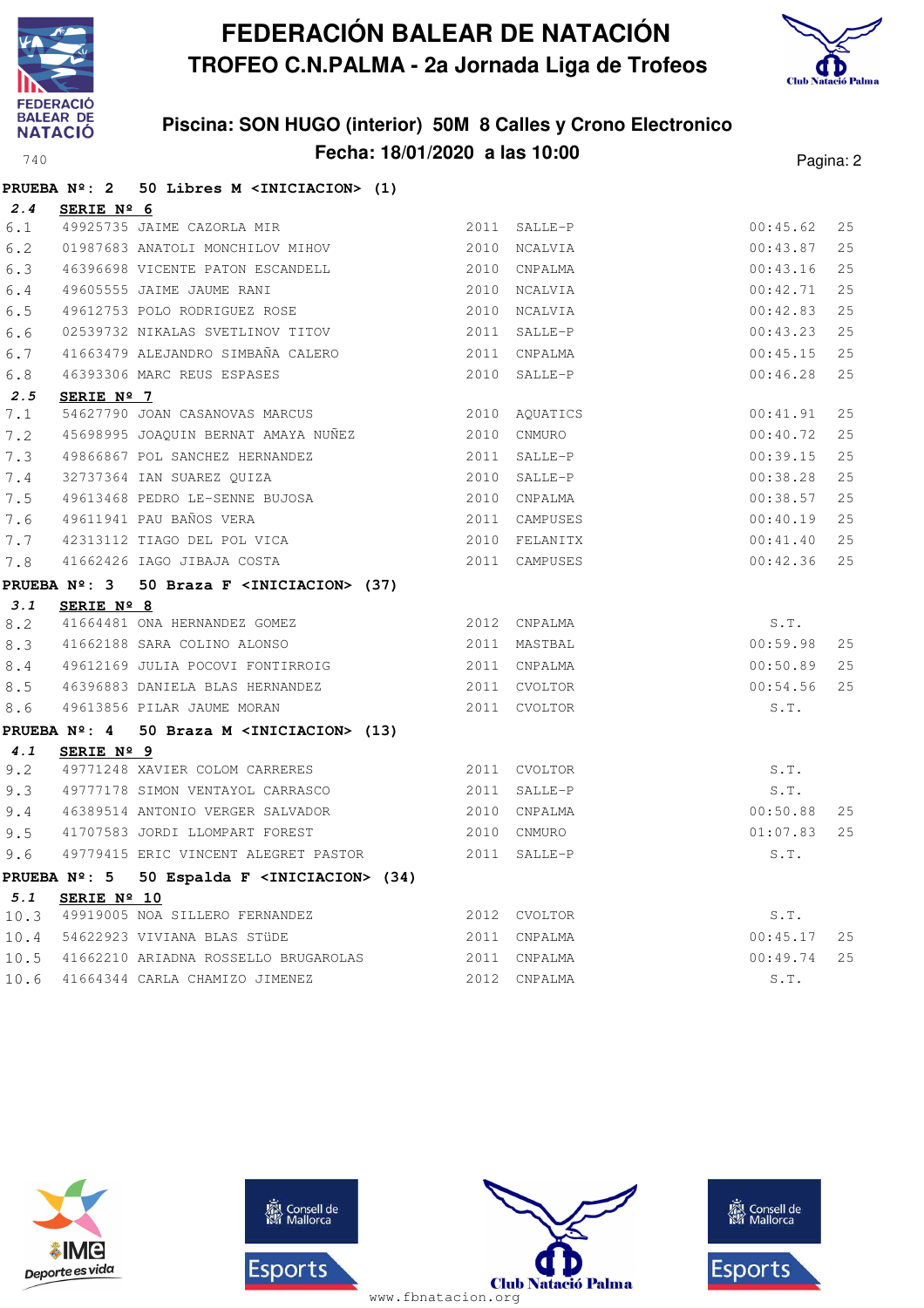



|              |                     | PRUEBA Nº: 6 50 Espalda M <iniciacion> (10)</iniciacion>                                                                  |      |               |          |    |
|--------------|---------------------|---------------------------------------------------------------------------------------------------------------------------|------|---------------|----------|----|
| 6.1          | SERIE Nº 11         |                                                                                                                           |      |               |          |    |
|              |                     | 11.2 49609924 MARC CERDO SAMUELS                                                                                          |      | 2011 CVOLTOR  | S.T.     |    |
| 11.3         |                     | 41691170 ADRIA SANCHEZ ESCANELLAS 2010 MANACOR                                                                            |      |               | 00:56.03 | 25 |
|              |                     | 11.4 46391527 VICTOR VAZQUEZ ANDRES 2010 SALLE-P                                                                          |      |               | 00:45.18 | 25 |
|              |                     | 11.5 49480144 ALEJANDRO LOPEZ SERRA 2010 CVOLTOR                                                                          |      |               | 00:47.92 | 25 |
|              |                     | 11.6 46393730 OMAR CENTENO GARCIA 6 2010 MASTBAL                                                                          |      |               | 01:14.34 | 25 |
|              |                     | PRUEBA Nº: 7 50 Mariposa F <iniciacion> (31)</iniciacion>                                                                 |      |               |          |    |
| 7.1          | SERIE Nº 12         |                                                                                                                           |      |               |          |    |
|              |                     | 12.4 49611713 LUCIA SANCHEZ PORCEL                                                                                        |      | 2011 MASTBAL  | S.T.     |    |
|              |                     | 12.5 04525378 ELIN KIM                                                                                                    |      | 2011 MASTBAL  | S.T.     |    |
|              | <b>PRUEBA Nº: 8</b> | 50 Mariposa M <iniciacion> (7)</iniciacion>                                                                               |      |               |          |    |
| 8.1          | SERIE Nº 13         |                                                                                                                           |      |               |          |    |
|              |                     | 13.3 02435441 FLAVIO CORIANO<br>13.4 49605621 PERE MAJORAL DRIOUICH                                                       |      | 2010 SALLE-P  | S.T.     |    |
|              |                     |                                                                                                                           |      | 2010 SALLE-P  | 00:43.96 | 25 |
|              |                     | 13.5 41664015 IKER FERNANDEZ ROZALEN 2010 CVOLTOR                                                                         |      |               | 00:52.05 | 25 |
|              |                     | 13.6 49772064 ALEJANDRO LLOMPART BARRERA 2010 SALLE-P                                                                     |      |               | S.T.     |    |
|              |                     | PRUEBA Nº: 9 100 Libres M <benj-alev> (2)</benj-alev>                                                                     |      |               |          |    |
| 9.1          | SERIE Nº 14         |                                                                                                                           |      |               |          |    |
| 14.3         |                     | 2009 CNPALMA<br>41662087 MARC BERMIN MORAIS                                                                               |      |               | S.T.     |    |
| 14.4         |                     | 45191597 CARLOS GALMES RODRIGUEZ 2008 NCALVIA                                                                             |      |               | S.T.     |    |
| 14.5         |                     |                                                                                                                           |      |               | S.T.     |    |
| 14.6         |                     |                                                                                                                           |      |               | S.T.     |    |
| 9.2          | SERIE Nº 15         |                                                                                                                           |      |               |          |    |
| 15.2         |                     | 41706088 BIEL PONS FEBRER 2009 CNMURO                                                                                     |      |               | S.T.     |    |
| 15.3         |                     | 49776105 EKTOR CUESTA JIMENEZ (2009 CAMPUSES 21225013 ADAM DIB** (2007 CAMPUSES 2007 CAMPUSES 49776998 MATEU BONNIN RIERA |      |               | 01:48.12 | 25 |
| 15.4         |                     |                                                                                                                           |      |               | 01:38.82 | 25 |
| 15.5         |                     |                                                                                                                           |      |               | 01:45.10 | 25 |
| 15.6         |                     | 41691724 ALEJANDRO FCO. FAJARDO FIDALGO<br>2009 FELANITX                                                                  |      |               | 01:50.95 | 25 |
| 9.3          | SERIE Nº 16         | 41707584 MIQUEL LLOMPART FOREJT 2007 CNMURO                                                                               |      |               | 01:36.34 | 25 |
| 16.1<br>16.2 |                     | 49483725 DAMIA YI BUÑOL LLOVET 2008 LLUCMA                                                                                |      |               | 01:33.58 | 25 |
| 16.3         |                     |                                                                                                                           |      | 2009 NCALVIA  | 01:32.96 | 25 |
|              |                     | 46390392 FRANCISCO DURAN MESA<br>45698344 IZAN BLANCO LOPEZ                                                               |      | 2009 NCALVIA  | 01:32.74 | 25 |
| 16.4<br>16.5 |                     | 00471159 CRISTIAN CHOJNACKI                                                                                               |      | 2009 CN.INCA  | 01:32.87 | 25 |
| 16.6         |                     | 41693912 ALEIX GINARD ESTEVA                                                                                              |      | 2009 ES.ARTA  | 01:33.01 | 25 |
| 16.7         |                     | 49611192 PABLO PEREZ VENERO                                                                                               |      | 2009 CAMPUSES | 01:34.35 | 25 |
| 16.8         |                     | 46395977 GORKA PEREZ YEBES                                                                                                | 2009 | CNPALMA       | 01:38.58 | 25 |
| 9.4          |                     |                                                                                                                           |      |               |          |    |
| 17.1         | SERIE Nº 17         | 49919636 MIQUEL DAVIU BALLESTER                                                                                           | 2009 | LLUCMA        | 01:28.76 | 25 |
| 17.2         |                     | 45692114 NAOKI MONTORO ORIDE                                                                                              |      | 2009 NCALVIA  | 01:25.86 | 25 |
| 17.3         |                     | 41710180 SIMON MORRO KRUEGER                                                                                              | 2009 | CN.INCA       | 01:25.17 | 25 |
| 17.4         |                     | 45184348 JAUME MELIS FERRER                                                                                               |      | 2008 CNPALMA  | 01:23.36 | 25 |
| 17.5         |                     | 54875007 MIJAIL EUGENIO OCHOA SABANOV                                                                                     |      | 2007 NCALVIA  | 01:24.60 | 25 |
| 17.6         |                     | 41623480 ALEIX APARICIO TERRAZAS                                                                                          |      | 2008 CN.INCA  | 01:25.49 | 25 |
| 17.7         |                     | 41622901 ROGER GUINOVART CALDENEY                                                                                         |      | 2007 ES.ARTA  | 01:27.06 | 25 |
| 17.8         |                     | 45370888 ADRIA CAMPS MARROIG                                                                                              |      | 2009 NCALVIA  | 01:31.09 | 25 |
|              |                     |                                                                                                                           |      |               |          |    |







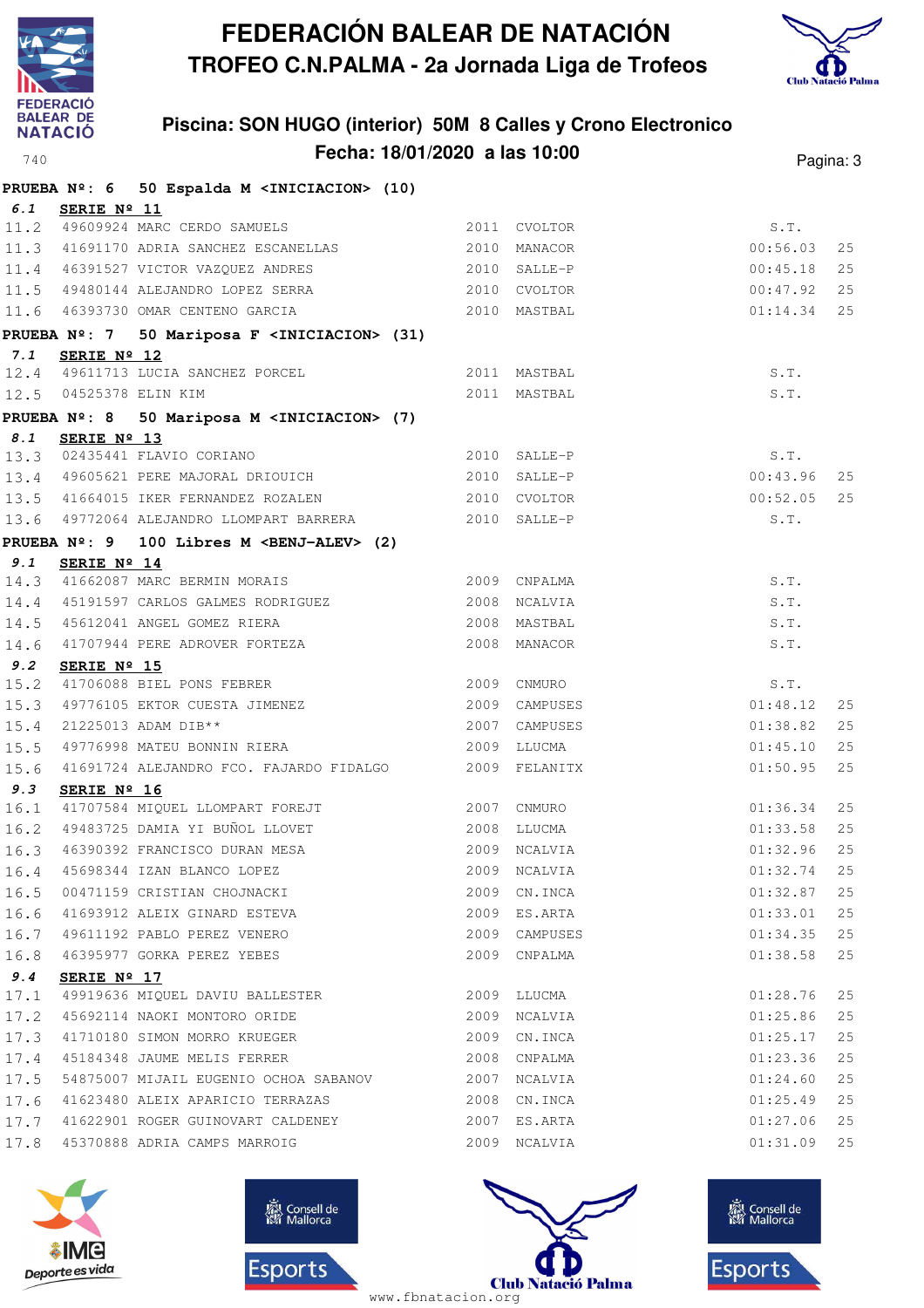



|      |                  | PRUEBA Nº: 9 100 Libres M <benj-alev> (2)</benj-alev>                                             |              |               |               |    |
|------|------------------|---------------------------------------------------------------------------------------------------|--------------|---------------|---------------|----|
| 9.5  | SERIE Nº 18      |                                                                                                   |              |               |               |    |
| 18.1 |                  | 00721378 DENIZ RESHATOV RASHIDOV<br>2008 CVOLTOR                                                  |              |               | 01:21.58      | 25 |
| 18.2 |                  | 43480025 DAVID VILLEGAS VILLEGAS 2007 CVOLTOR                                                     |              |               | 01:21.15      | 25 |
| 18.3 |                  | 46395199 CARLOS BONET BONET (2008 NCALVIA 45611301 JORGE NUÑEZ BALDOMIR (2008 CNPALMA             |              |               | 01:20.20      | 25 |
| 18.4 |                  |                                                                                                   |              |               | 01:19.55      | 25 |
| 18.5 |                  | 45187468 AXEL JUAN HARO PEREZ 2008 CAMPUSES                                                       |              |               | 01:20.13      | 25 |
| 18.6 |                  | 43478179 JOEL ENRIQUE FARIÑA BARREROS 2006 CVOLTOR                                                |              |               | 01:20.88      | 25 |
| 18.7 |                  | 45189527 GUIEM MAS HERNANDEZ<br>46390956 DANIEL SERRA MARTINEZ (2009 SALLE-P                      |              |               | 01:21.43      | 25 |
| 18.8 |                  |                                                                                                   |              |               | 01:21.91      | 25 |
| 9.6  | SERIE Nº 19      |                                                                                                   |              |               |               |    |
| 19.1 |                  | 41659730 TOLO HORRACH BONNIN 2007 CN.INCA                                                         |              |               | 01:19.36      | 25 |
| 19.2 |                  | 49609493 TOMAS RODRIGUEZ MENDEZ 2008 NCALVIA                                                      |              |               | 01:17.90      | 25 |
| 19.3 |                  | 45612184 IVAN FERNANDEZ ROZALEN 2006 CVOLTOR                                                      |              |               | 01:16.50      | 25 |
| 19.4 |                  | 00342128 NICOLAS HUTHER<br>41707753 PEP MIQUEL BURGUERA VALENS 2008 FELANITX                      |              |               | 01:15.65      | 25 |
| 19.5 |                  |                                                                                                   |              |               | 01:15.87      | 25 |
| 19.6 |                  | 41623479 ANDREU APARICIO TERRAZAS 2006 CN.INCA                                                    |              |               | 01:17.53      | 25 |
| 19.7 |                  | 46397767 MARCOS SIQUIER RIPOLL (2008 CNPALMA)<br>46388467 SERGIO PIQUERAS CHAVARRIA (2009 CVOLTOR |              |               | 01:18.90      | 25 |
| 19.8 |                  |                                                                                                   |              |               | 01:19.49      | 25 |
| 9.7  | SERIE Nº 20      |                                                                                                   |              |               |               |    |
| 20.1 |                  | <b>SERIE Nº 20</b><br>45371479 MARC GAYA BISQUERRA (2008) CN.INCA                                 |              |               | 01:15.56      | 25 |
| 20.2 |                  | 45192768 MARC CASTRO ARQUES 2007                                                                  |              | CAMPUSES      | 01:13.43      | 25 |
| 20.3 |                  | 49609494 JOAQUIN RODRIGUEZ MENDEZ 2006 NCALVIA                                                    |              |               | 01:12.17      | 25 |
| 20.4 |                  | 41663102 ALEXANDRU MEDREA PADURE 2007 CNPALMA                                                     |              |               | 01:11.37      | 25 |
| 20.5 |                  | 45610144 JOAN MIQUEL NIETO CALDENTEY 2006 CNPALMA                                                 |              |               | 01:11.93      | 25 |
| 20.6 |                  | 45372910 FRANCESC SOLIVELLAS RIPOLL 2006 CN.INCA                                                  |              |               | 01:12.49      | 25 |
| 20.7 |                  |                                                                                                   |              | 2007 CNPALMA  | 01:14.66      | 25 |
| 20.8 |                  | 49609615 TOMAS COLOMINA SANCHEZ<br>49773073 IÑIGO ROMERO AVILES<br>----- -- -- --                 |              | 2008 SALLE-P  | 01:15.60      | 25 |
| 9.8  | SERIE Nº 21      |                                                                                                   |              |               |               |    |
| 21.1 |                  | 49608204 RUBEN OLIVARES TORRICO 2006 LLUCMA                                                       |              |               | 01:10.68      | 25 |
|      |                  |                                                                                                   |              |               | 01:09.53      | 25 |
|      |                  | 21.2 41664334 MARC TOMAS MORCILLO 2006 CVOLTOR<br>21.3 45693046 CIRO ASCANIO SAIZ 2006 NCALVIA    |              |               | 01:01.57      | 25 |
| 21.4 |                  | 45691572 ANDREAS CARRASCAL GUILCHENKO 2006 CNPALMA                                                |              |               | 01:00.06      | 25 |
| 21.5 |                  | 46392195 MIGUEL ANGEL SUÑER AMENGUAL 6392195 CNPALMA                                              |              |               | $01:00.38$ 25 |    |
|      |                  | 21.6 45698049 XISCO QUINTANILLA GUTIERREZ 2007 CNPALMA                                            |              |               | $01:07.06$ 25 |    |
|      |                  | 21.7 49770154 FCO. BORJA GARAU MORENO                                                             |              | 2008 CNPALMA  | 01:09.82 25   |    |
|      |                  | 21.8 43461584 PAU SOCIAS ROIG                                                                     | 2006 CVOLTOR |               | 01:11.02 25   |    |
|      |                  | PRUEBA Nº: 10 100 Libres F <benj-alev> (26)</benj-alev>                                           |              |               |               |    |
|      | 10.1 SERIE Nº 22 |                                                                                                   |              |               |               |    |
|      |                  | 22.1 41660725 CELIA CARRIO LLABRES                                                                |              | 2010 MANACOR  | S.T.          |    |
|      |                  | 22.2 45608972 ELENA MARTIN EXTREMERA                                                              |              | 2008 MASTBAL  | S.T.          |    |
|      |                  | 22.3 43482595 MARIA BELEN FLORES CASTILLO 2008 MASTBAL                                            |              |               | S.T.          |    |
|      |                  | 22.4 49609231 PAULA SERRANO IGLESIAS                                                              | 2010 CVOLTOR |               | 02:24.43      | 25 |
|      |                  | 22.5 41664329 YASMINA TORRES ARIAS                                                                |              | 2010 SALLE-P  | S.T.          |    |
|      |                  | 22.6 46397808 MARTA PIZA VANRELL                                                                  |              | 2007 MASTBAL  | S.T.          |    |
|      |                  | 22.7 46390840 MARTA BESTARD DEYA                                                                  |              | 2010 AQUATICS | S.T.          |    |
|      |                  |                                                                                                   |              |               |               |    |







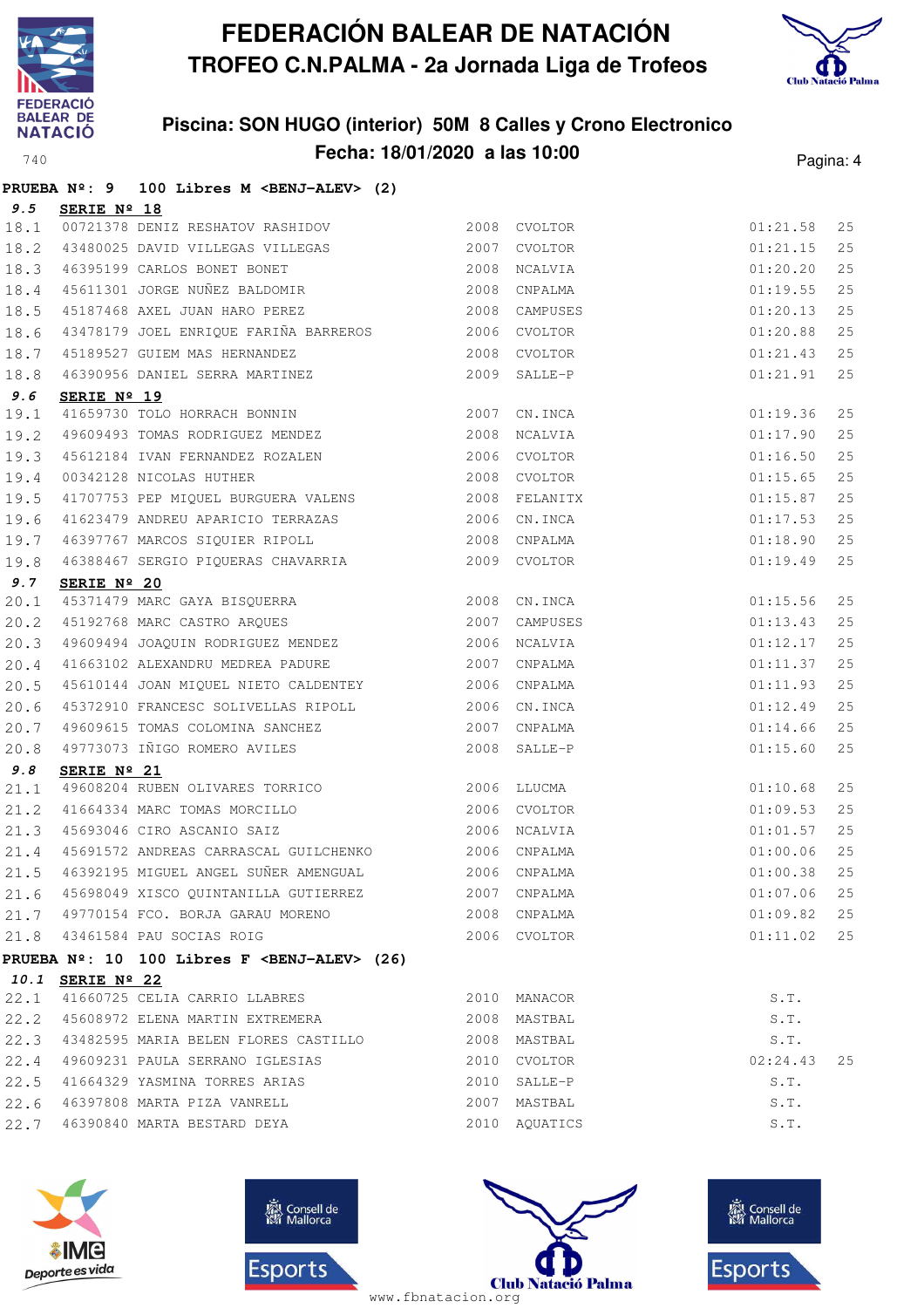



|      |                  | PRUEBA Nº: 10 100 Libres F <benj-alev> (26)</benj-alev>                                                                                                                                                                                    |      |                                |                          |    |
|------|------------------|--------------------------------------------------------------------------------------------------------------------------------------------------------------------------------------------------------------------------------------------|------|--------------------------------|--------------------------|----|
|      | 10.2 SERIE Nº 23 |                                                                                                                                                                                                                                            |      |                                |                          |    |
|      |                  | 23.1 41692998 MARIA ANTONIA OBRADOR SERRA 2007 FELANITX                                                                                                                                                                                    |      |                                | 02:07.88                 | 25 |
|      |                  |                                                                                                                                                                                                                                            |      |                                |                          | 25 |
|      |                  |                                                                                                                                                                                                                                            |      |                                |                          | 25 |
|      |                  |                                                                                                                                                                                                                                            |      |                                |                          | 25 |
|      |                  |                                                                                                                                                                                                                                            |      |                                |                          | 25 |
|      |                  |                                                                                                                                                                                                                                            |      |                                |                          | 25 |
|      |                  | 23.2 46391366 GLORIA VICENTE CRESPI<br>23.2 46391366 GLORIA VICENTE CRESPI<br>23.3 03764793 LIUDMILA LABUTINA<br>23.4 02117359 JOHANNA CZAJA<br>23.4 02117359 JOHANNA CZAJA<br>23.5 49921504 MARINA COLL ROMAN<br>23.5 49921504 MARINA COL |      |                                |                          | 25 |
|      | 10.3 SERIE Nº 24 |                                                                                                                                                                                                                                            |      |                                |                          |    |
| 24.1 |                  | 41657151 GEMMA GUINOVART CALDENTEY 6000 2009 ES.ARTA                                                                                                                                                                                       |      |                                | 01:42.10                 | 25 |
| 24.2 |                  | 49609562 CATALINA NADAL PAYERAS 6 2010 AQUATICS                                                                                                                                                                                            |      |                                | 01:40.54                 | 25 |
|      |                  |                                                                                                                                                                                                                                            |      |                                | 01:39.47                 | 25 |
|      |                  |                                                                                                                                                                                                                                            |      |                                | 01:38.79                 | 25 |
|      |                  | 24.3 46396853 AINHOA GOMEZ DLUGOSCH 2008 LLUCMA<br>24.4 49481146 AINA BAUZA LLANA 2010 FELANITX<br>24.5 49771294 LAURA GIMENEZ GOMEZ 2010 CNPALMA                                                                                          |      |                                | 01:38.97                 | 25 |
| 24.6 |                  | 46398562 CARLA DURAN FERRER 2010 AQUATICS                                                                                                                                                                                                  |      |                                | 01:40.18                 | 25 |
|      |                  | 24.7 49608892 AINHOA CAMPUZANO RAMOS 2010 SALLE-P                                                                                                                                                                                          |      |                                | 01:40.85                 | 25 |
| 24.8 |                  | 49606564 MARTINA PETRUS VALERO                                                                                                                                                                                                             |      | 2009 BOCCHORIS                 | 01:43.56                 | 25 |
|      | 10.4 SERIE Nº 25 |                                                                                                                                                                                                                                            |      |                                |                          |    |
| 25.1 |                  | 49868806 CECILIA NOCERAS SANCHEZ 2010 CN.INCA                                                                                                                                                                                              |      |                                | 01:37.03                 | 25 |
|      |                  | 25.2 41659846 MARIA CIRER CABOT 6 2009 CNPALMA<br>25.3 52032943 CARME PERICAS FONT 6 2009 CAMPUSES                                                                                                                                         |      |                                | 01:36.21                 | 25 |
|      |                  |                                                                                                                                                                                                                                            |      |                                | 01:34.83                 | 25 |
|      |                  | 25.4 49605519 NEUS BALAGUER FERRAGUT 2009 CNMURO                                                                                                                                                                                           |      |                                | 01:34.09                 | 25 |
| 25.5 |                  | 01114907 PEYTON BELLA BRANNAN JOHNSON 2009 NCALVIA                                                                                                                                                                                         |      |                                | 01:34.09                 | 25 |
| 25.6 |                  | 45371014 CLARA SERRA SUREDA<br>02117380 EMILY CZAJA<br>46390096 MARINA IGUAL SALOM                                                                                                                                                         |      | 2008 LLUCMA                    | 01:36.21                 | 25 |
| 25.7 |                  |                                                                                                                                                                                                                                            |      | 2010 FELANITX<br>2008 CAMPUSES | 01:36.56                 | 25 |
| 25.8 |                  |                                                                                                                                                                                                                                            |      |                                | 01:37.74                 | 25 |
|      | 10.5 SERIE Nº 26 |                                                                                                                                                                                                                                            |      |                                |                          |    |
| 26.1 |                  | 49608206 PAULA OLIVARES TORRICO 2009 LLUCMA                                                                                                                                                                                                |      |                                | 01:32.13                 | 25 |
|      |                  | 26.2 43480602 CLAUDIA ARIAS GOMILA 2007 LLUCMA                                                                                                                                                                                             |      |                                | 01:29.90                 | 25 |
|      |                  | 26.3 41693712 ESPERANÇA NADAL NICOLAU                                                                                                                                                                                                      |      | 2008 ES.ARTA                   | $01:27.93$<br>$01:25.76$ | 25 |
|      |                  | 26.4 49770484 MARIOLA PEREZ CAMACHO 2008 SALLE-P                                                                                                                                                                                           |      |                                |                          | 25 |
|      |                  |                                                                                                                                                                                                                                            |      |                                |                          |    |
|      |                  |                                                                                                                                                                                                                                            |      |                                |                          |    |
|      |                  | 26.7 54628760 ANDREA NAOMY PAREJA BLASCO                                                                                                                                                                                                   |      | 2008 CN.INCA                   | 01:31.06                 | 25 |
|      |                  | 26.8 45699760 LAURA AVILA ANDREU                                                                                                                                                                                                           |      | 2009 LLUCMA                    | 01:33.60                 | 25 |
|      | 10.6 SERIE Nº 27 |                                                                                                                                                                                                                                            |      |                                |                          |    |
| 27.1 |                  | 49605987 MELANIA ROMERO PONCE                                                                                                                                                                                                              | 2009 | NCALVIA                        | 01:25.00                 | 25 |
|      |                  | 27.2 49868938 JULIA LLABRES PEDRET                                                                                                                                                                                                         | 2009 | SALLE-P                        | 01:23.46                 | 25 |
| 27.3 |                  | 46394334 LAURA VILAFRANCA MOYA                                                                                                                                                                                                             |      | 2009 NCALVIA                   | 01:23.07                 | 50 |
| 27.4 |                  | 46393247 OLIMPIA BESALDUCH ALVAREZ                                                                                                                                                                                                         | 2010 | CNPALMA                        | 01:20.97                 | 25 |
| 27.5 |                  | 42374837 CARLOTA MIRA BROWN                                                                                                                                                                                                                | 2007 | ES.ARTA                        | 01:21.16                 | 25 |
|      |                  | 27.6 45187771 LAURA RAMOS MAYOL                                                                                                                                                                                                            | 2007 | CAMPUSES                       | 01:22.96                 | 25 |
|      |                  | 27.7 45372103 AMELIE MONIER PIÑOL                                                                                                                                                                                                          |      | 2009 CNPALMA                   | 01:24.45                 | 25 |
| 27.8 |                  | 46388016 CARME THOMAS TABERNER                                                                                                                                                                                                             | 2008 | CNPALMA                        | 01:25.04                 | 25 |







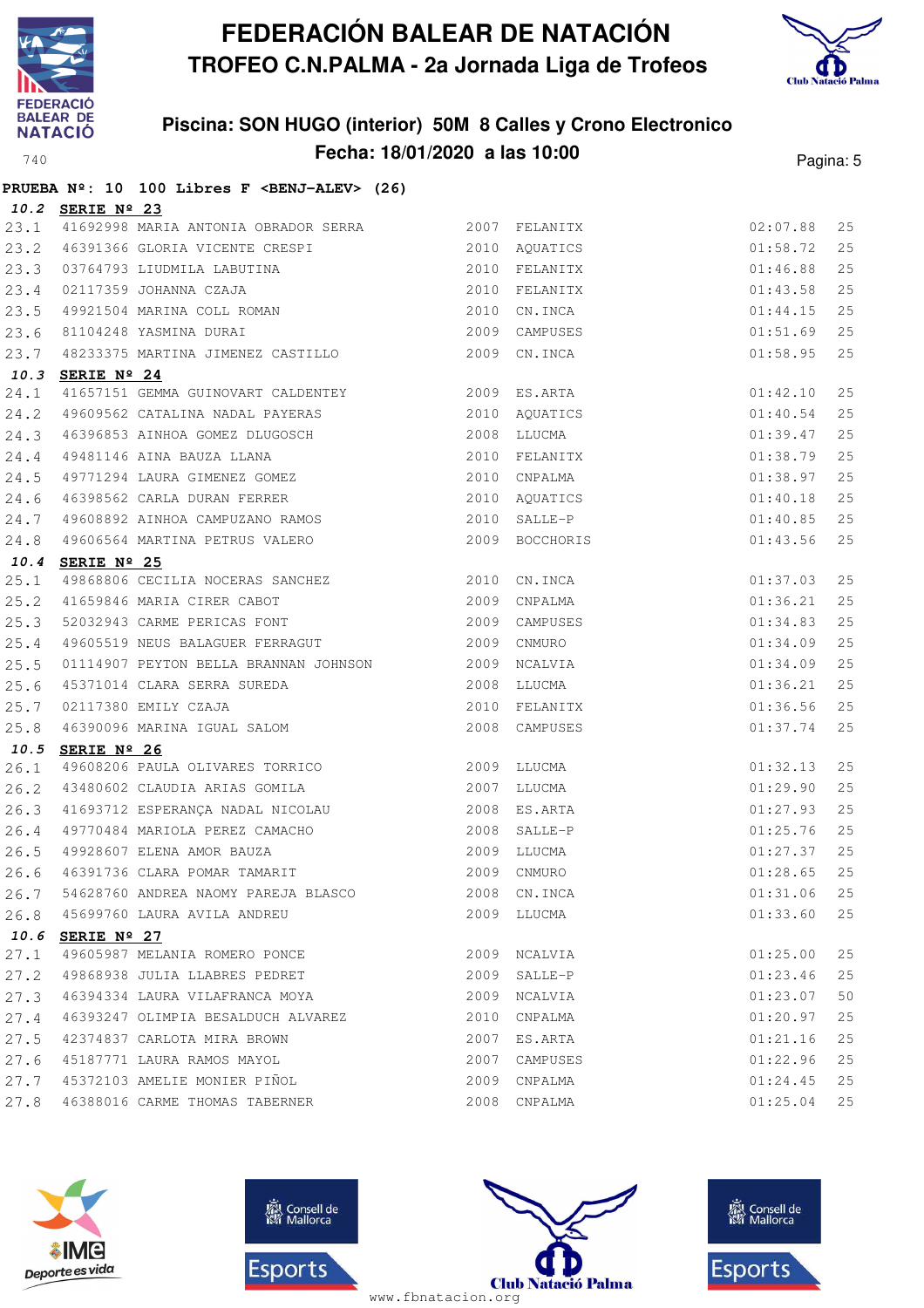



|      |                      | PRUEBA Nº: 10 100 Libres F <benj-alev> (26)</benj-alev>                                                                                                   |              |              |          |    |
|------|----------------------|-----------------------------------------------------------------------------------------------------------------------------------------------------------|--------------|--------------|----------|----|
|      | 10.7 SERIE Nº 28     |                                                                                                                                                           |              |              |          |    |
| 28.1 |                      | 46392188 NEREA CASTILLO LOPEZ 2008 NCALVIA                                                                                                                |              |              | 01:20.25 | 25 |
| 28.2 |                      | 46394333 LUCIA VILAFRANCA MOYA 2007                                                                                                                       |              | NCALVIA      | 01:18.07 | 25 |
| 28.3 |                      | 45185729 MIREIA VANRELL MENENDEZ 2007 CNPALMA                                                                                                             |              |              | 01:17.61 | 25 |
| 28.4 |                      | 45614991 ELISABETH ABAD NUÑEZ 2008 CNPALMA                                                                                                                |              |              | 01:17.32 | 25 |
| 28.5 |                      | 45372330 EMILIE SANCHEZ BUJOSA 2009                                                                                                                       |              | CNPALMA      | 01:17.48 | 25 |
| 28.6 |                      | 08424482 SIENNA STEINFELDT** 2009 CAMPUSES<br>45370786 LUCIA ROSER DE HOYOS 2008 CAMPUSES                                                                 |              |              | 01:17.67 | 25 |
| 28.7 |                      |                                                                                                                                                           |              |              | 01:19.40 | 25 |
| 28.8 |                      | 41623213 PAULA VIZUETA FERNANDEZ 2007 ES.ARTA                                                                                                             |              |              | 01:20.72 | 25 |
| 10.8 | SERIE $N^{\circ}$ 29 |                                                                                                                                                           |              |              |          |    |
| 29.1 |                      | 49484379 LLUCIA AVELLA FONTCUBERTA 2009 CNPALMA                                                                                                           |              |              | 01:15.48 | 25 |
| 29.2 |                      |                                                                                                                                                           |              |              | 01:14.11 | 25 |
| 29.3 |                      | 49928381 LUCIA SANTHA FERENCZI 2009 SALLE-P<br>43477809 ADRIANA GATTI TASCON 2007 NCALVIA                                                                 |              |              | 01:12.61 | 25 |
| 29.4 |                      | 43479700 AGNES MAYOL SERRA 2007 SALLE-P                                                                                                                   |              |              | 01:09.55 | 25 |
| 29.5 |                      |                                                                                                                                                           |              |              | 01:09.96 | 25 |
| 29.6 |                      |                                                                                                                                                           |              |              | 01:12.67 | 25 |
| 29.7 |                      | 45697330 MARIA DE LLUCH GONZALEZ CAPLLONCH 2007 SALLE-P<br>41618710 PAULA E. REHKUGLER TOLEDO 2007 FELANITX<br>45187558 LUCIA ZUBIRI OLIVERA 2007 SALLE-P |              |              | 01:14.99 | 25 |
| 29.8 |                      | 45187558 LUCIA ZUBIRI OLIVERA 2007 SALLE-P                                                                                                                |              |              | 01:16.50 | 25 |
| 10.9 | SERIE Nº 30          |                                                                                                                                                           |              |              |          |    |
| 30.1 |                      |                                                                                                                                                           |              |              | 01:08.45 | 25 |
| 30.2 |                      | 2007 FELANITX<br>49925383 MARTA SANDIN POLO<br>43479539 PATRICIA TORVISO QUIROZ<br>2007 CN.INCA                                                           |              |              | 01:07.02 | 25 |
| 30.3 |                      |                                                                                                                                                           |              |              | 01:05.11 | 25 |
| 30.4 |                      | 43475079 SARAH HOLGADO BARAHONA 2007                                                                                                                      |              | CNPALMA      | 01:02.21 | 25 |
| 30.5 |                      | 43467319 MAR VELASCO ROCHON 2007 CAMPUSES<br>49481148 EMMA FRAGA MORRONDO 2007 SALLE-P<br>49481006 LUCIA MOYA JIMENEZ 2007 NCALVIA                        |              | CAMPUSES     | 01:06.05 | 50 |
| 30.6 |                      |                                                                                                                                                           |              | 2007 SALLE-P | 01:06.31 | 25 |
| 30.7 |                      |                                                                                                                                                           |              |              | 01:07.18 | 25 |
| 30.8 |                      | 04346877 ELLA VERMEER                                                                                                                                     | 2008 NCALVIA |              | 01:08.96 | 25 |
|      |                      | PRUEBA Nº: 11 100 Braza M <benj-alev> (14)</benj-alev>                                                                                                    |              |              |          |    |
|      | 11.1 SERIE Nº 31     |                                                                                                                                                           |              |              |          |    |
| 31.2 |                      | 49609503 GORI SALLERAS BUCETA 2008 MASTBAL                                                                                                                |              |              | S.T.     |    |
|      |                      | 31.3 45188868 ALVARO MADRID GUERRERO 2008 NCALVIA                                                                                                         |              |              | S.T.     |    |
| 31.4 |                      | 49613168 MANUEL FLORIT CASTILLO 2009 CVOLTOR                                                                                                              |              |              | 02:02.87 | 25 |
|      |                      | 31.5 49606563 ISAAC MANJON BLAY 6.7. 2009 SALLE-P S.T.                                                                                                    |              |              |          |    |
| 31.6 |                      | 41695591 VICTOR DOMINGO SANCHEZ                                                                                                                           |              | 2008 MASTBAL | S.T.     |    |
| 31.7 |                      | 41658921 PAU BLANCO CASTILLO                                                                                                                              |              | 2007 MANACOR | S.T.     |    |
|      | 11.2 SERIE Nº 32     |                                                                                                                                                           |              |              |          |    |
| 32.1 |                      | 43481558 SEBASTIA RAMON FERRER                                                                                                                            |              | 2008 SALLE-P | 01:59.08 | 25 |
| 32.2 |                      | 49611670 SEBASTIAN ALCIBAR CSONDOR                                                                                                                        |              | 2008 CVOLTOR | 01:57.20 | 25 |
| 32.3 |                      | 45190073 ERIC CAMINO GARCIA                                                                                                                               |              | 2008 MASTBAL | 01:52.37 | 25 |
| 32.4 |                      | 45693610 PAU MATEU ALVAREZ                                                                                                                                |              | 2009 CNPALMA | 01:48.09 | 25 |
| 32.5 |                      | 46390282 NICOLAS BLANQUE FAJARDO                                                                                                                          |              | 2008 MASTBAL | 01:48.55 | 25 |
| 32.6 |                      | 45370906 RAFAEL TOYMIL TALAVERA                                                                                                                           |              | 2008 CVOLTOR | 01:56.37 | 25 |
| 32.7 |                      | 45611078 JOAN COLL ESPINOSA                                                                                                                               |              | 2009 CNPALMA | 01:58.37 | 25 |







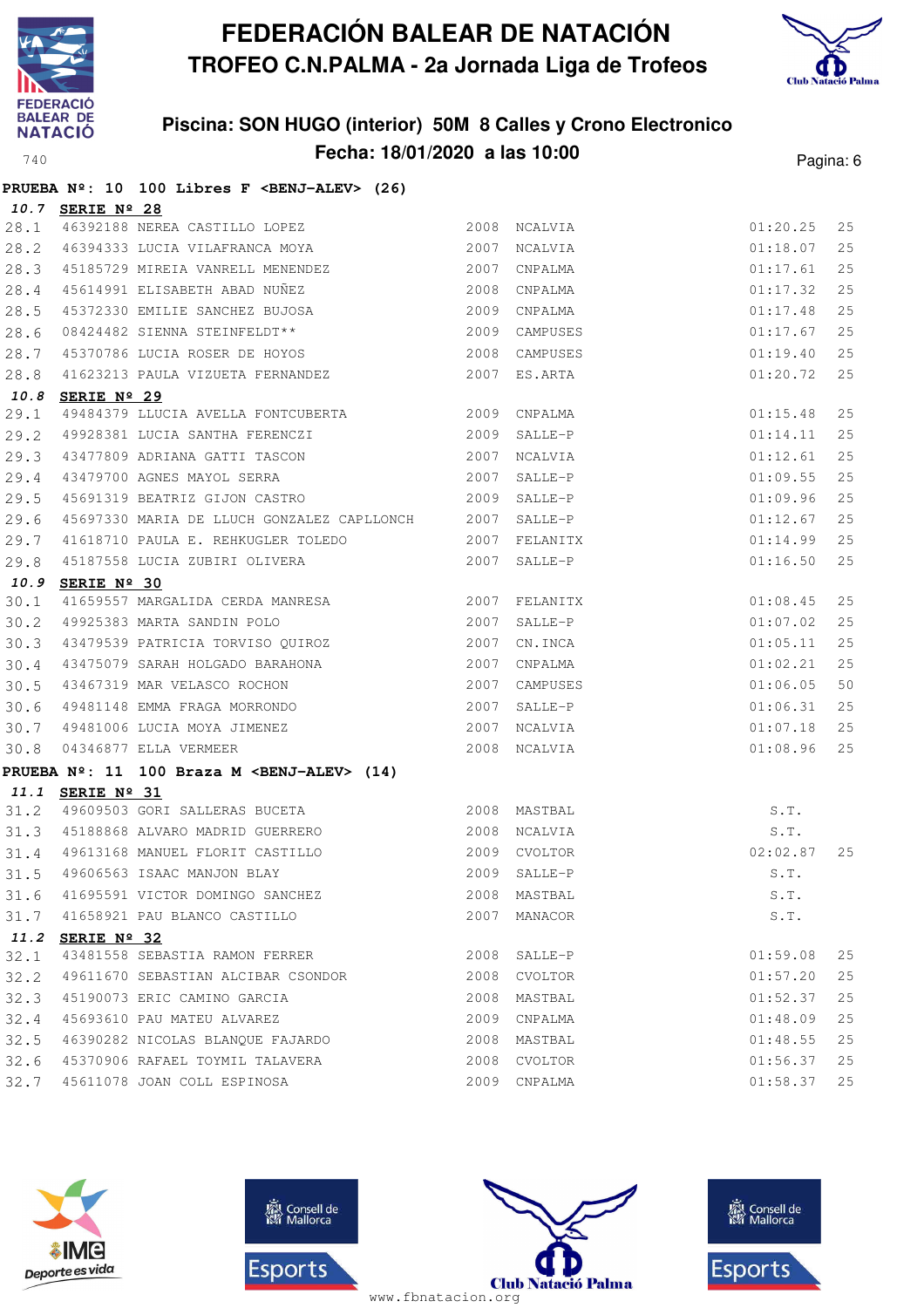



|      |                  | PRUEBA Nº: 11 100 Braza M <benj-alev> (14)</benj-alev>                                     |      |               |          |    |
|------|------------------|--------------------------------------------------------------------------------------------|------|---------------|----------|----|
|      | 11.3 SERIE Nº 33 |                                                                                            |      |               |          |    |
| 33.1 |                  |                                                                                            |      |               | 01:44.42 | 50 |
| 33.2 |                  | 45693044 CLAUDIO ASCANIO SAIZ 2008 NCALVIA                                                 |      |               | 01:40.68 | 25 |
| 33.3 |                  | 15372929 JOAN GOMEZ RIERA<br>13476877 VICTOR CASTAÑER HERNANDEZ 2006 CNPALMA               |      |               | 01:38.42 | 25 |
| 33.4 |                  |                                                                                            |      |               | 01:36.67 | 25 |
| 33.5 |                  | 2007<br>41661947 TOMEU JULIA MAIMO                                                         |      | FELANITX      | 01:36.70 | 25 |
| 33.6 |                  |                                                                                            | 2008 | NCALVIA       | 01:40.31 | 25 |
| 33.7 |                  |                                                                                            |      | 2007 CAMPUSES | 01:41.56 | 25 |
| 33.8 |                  | 45189993 MARC TORO GARCIA<br>45189060 JORDI PEREZ GARCIA<br>43481441 IAN LANASPA CALLEJERO |      | 2008 CAMPUSES | 01:44.52 | 25 |
| 11.4 | SERIE Nº 34      |                                                                                            |      |               |          |    |
| 34.1 |                  | 2008 CVOLTOR<br>78223023 NOAH TORRICO RUIZ                                                 |      |               | 01:34.21 | 25 |
| 34.2 |                  | 45192656 GERARD DOMENECH DE LA IGLESIA 2007                                                |      | CAMPUSES      | 01:27.89 | 25 |
| 34.3 |                  | 49922759 JAVIER HERNANDEZ VILLAR                                                           |      | 2007 MASTBAL  | 01:24.50 | 25 |
| 34.4 |                  | 41664005 JUAN GARCIA VIVES 2006 SALLE-P<br>45696311 JAUME VALLESPIR TORAN 2006 CN.INCA     |      |               | 01:15.93 | 25 |
| 34.5 |                  |                                                                                            |      |               | 01:16.26 | 25 |
| 34.6 |                  | 43233208 HECTOR GAMEZ ALVAREZ 2006 NCALVIA                                                 |      |               | 01:27.19 | 25 |
| 34.7 |                  | 41663834 SERGI PORTER VICENS<br>41661630 JORDI COMAS ANDREO                                |      | 2008 SALLE-P  | 01:33.29 | 25 |
| 34.8 |                  |                                                                                            |      | 2009 CN. INCA | 01:34.84 | 25 |
|      |                  | PRUEBA Nº: 12 100 Braza F <benj-alev> (38)</benj-alev>                                     |      |               |          |    |
|      | 12.1 SERIE Nº 35 |                                                                                            |      |               |          |    |
| 35.1 |                  |                                                                                            |      |               | S.T.     |    |
| 35.2 |                  |                                                                                            |      |               | S.T.     |    |
| 35.3 |                  | 41658995 AINA SANSO FULLANA 2009 ES.ARTA                                                   |      |               | 02:13.78 | 25 |
| 35.4 |                  | 45695014 SOFIA MESQUIDA PIOTROW 2009 CNPALMA                                               |      |               | 02:02.53 | 25 |
| 35.5 |                  | 52033227 M <sup>ª</sup> ANGELES BALAGUER PUJOL                                             |      | 2009 CNPALMA  | 02:03.58 | 25 |
| 35.6 |                  | 49926640 SARA VILLEGAS VILLEGAS                                                            |      | 2010 CVOLTOR  | 02:19.68 | 25 |
| 35.7 |                  | 49480154 PILAR BARRIENTOS DURAN                                                            |      | 2010 CVOLTOR  | S.T.     |    |
| 35.8 |                  | 54623315 MARTINA GARCIA PROHENS                                                            |      | 2010 CNPALMA  | S.T.     |    |
| 36.1 | 12.2 SERIE Nº 36 | 49610886 AZAHARA LLOMPART PORTAS 2010 CNPALMA                                              |      |               | 01:54.77 | 25 |
|      |                  | 36.2 43467476 JULIA COLINO ALONSO 2007 MASTBAL                                             |      |               | 01:51.55 | 25 |
| 36.3 |                  | 45613777 NEUS GREGORIO RIERA 2009 CVOLTOR                                                  |      |               | 01:49.73 | 25 |
|      |                  | 36.4 45189395 LARA VELASCO POTEKHINA 2008 SALLE-P 2008 CONSTRUE 25                         |      |               |          |    |
| 36.5 |                  | 45370786 LUCIA ROSER DE HOYOS                                                              |      | 2008 CAMPUSES | 01:46.18 | 25 |
| 36.6 |                  | 49770483 SILVIA PEREZ CAMACHO                                                              |      | 2008 SALLE-P  | 01:49.96 | 25 |
| 36.7 |                  | 49605104 MARTINA LOPEZ BAUZA                                                               |      | 2010 CVOLTOR  | 01:53.20 | 25 |
| 36.8 |                  | 45693422 PALOMA LINARES CORNEJO                                                            |      | 2009 MASTBAL  | 02:02.33 | 25 |
|      | 12.3 SERIE Nº 37 |                                                                                            |      |               |          |    |
| 37.1 |                  | 42374837 CARLOTA MIRA BROWN                                                                |      | 2007 ES.ARTA  | 01:43.94 | 25 |
| 37.2 |                  | 49480545 SANDRA MARTIN FRAILE                                                              |      | 2009 CNPALMA  | 01:43.12 | 25 |
| 37.3 |                  | 41664006 MARIA BELEN GARCÍA VIVES                                                          |      | 2007 SALLE-P  | 01:42.34 | 25 |
| 37.4 |                  | 45371085 MARIA GRACIA OLIVER                                                               |      | 2008 CNPALMA  | 01:37.81 | 25 |
| 37.5 |                  | 45697326 AINA GONZALEZ CAPLLONCH                                                           |      | 2007 SALLE-P  | 01:40.33 | 25 |
| 37.6 |                  | 41711682 GEMMA VALERA CASTELLANO                                                           |      | 2007 CNPALMA  | 01:42.46 | 25 |
| 37.7 |                  | 20549798 ELSA MIJARES FONTCLARA                                                            |      | 2009 CN. INCA | 01:43.78 | 25 |
| 37.8 |                  | 45691876 SARA PARRA POMAR                                                                  |      | 2008 CNPALMA  | 01:44.43 | 25 |







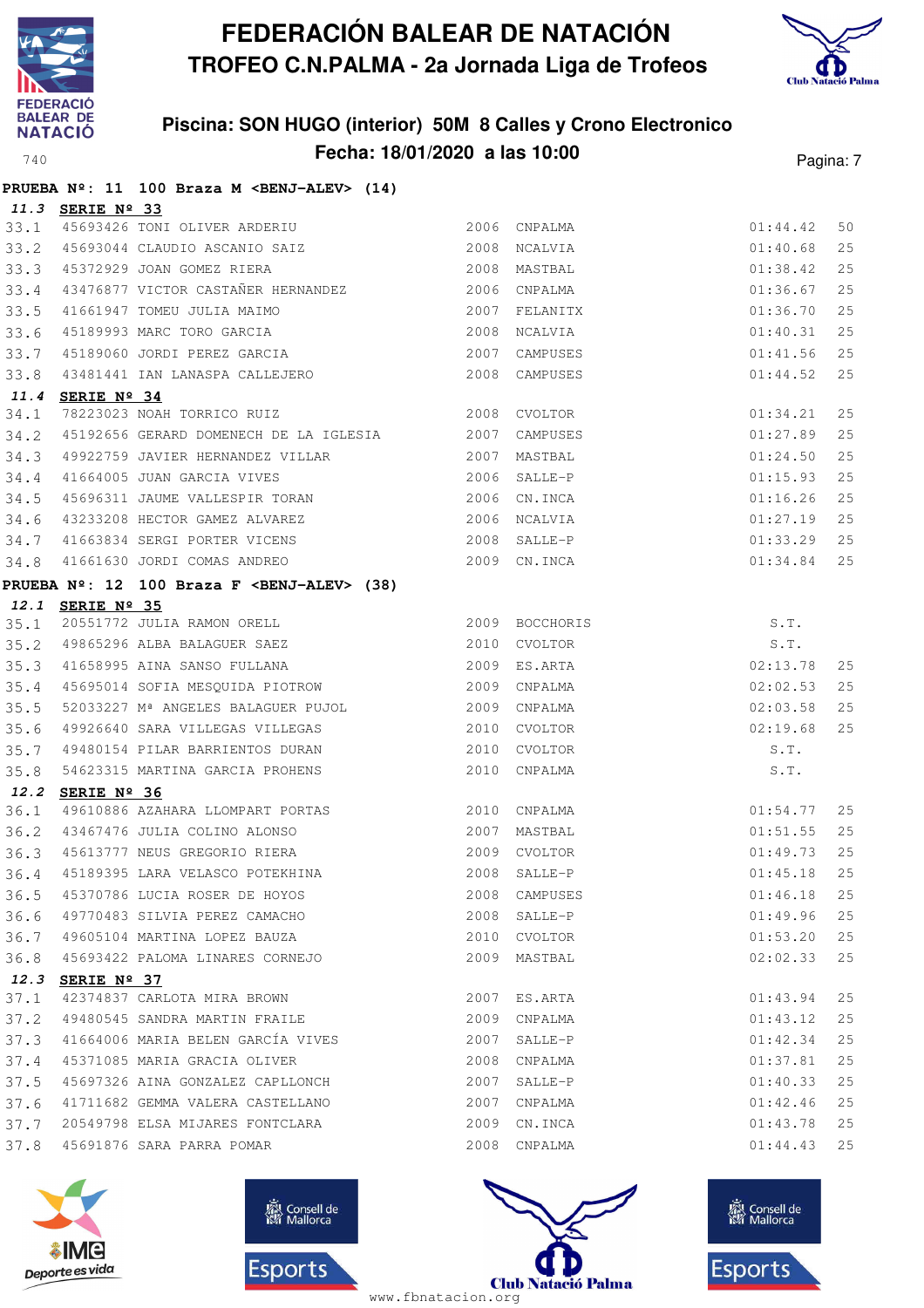



|      |                  | PRUEBA Nº: 12 100 Braza F <benj-alev> (38)</benj-alev>     |      |               |          |    |
|------|------------------|------------------------------------------------------------|------|---------------|----------|----|
|      | 12.4 SERIE Nº 38 |                                                            |      |               |          |    |
|      |                  | 38.1 46395107 SOFIA LOPEZ GUILLEN                          |      | 2009 CN.INCA  | 01:36.90 | 25 |
| 38.2 |                  | 41662209 CELIA ROSSELLO BRUGAROLAS 2008 CNPALMA            |      |               | 01:34.41 | 25 |
| 38.3 |                  | 45614889 MARIA REINA MORENO                                |      | 2007 SALLE-P  | 01:31.46 | 25 |
| 38.4 |                  | 08827327 ANNA GENOVA RADEVA                                |      | 2007 CNPALMA  | 01:29.72 | 25 |
| 38.5 |                  | 45184949 CLAUDIA FRANCO ROSSELLO                           |      | 2008 CNPALMA  | 01:30.62 | 25 |
| 38.6 |                  | 41692086 LAIA REUS SANS<br>45697729 PAULA MELIS FERRER     |      | 2009 CN. INCA | 01:31.88 | 25 |
| 38.7 |                  |                                                            |      | 2009 CNPALMA  | 01:34.87 | 25 |
| 38.8 |                  | 49770993 ERIKA BAYON BUENO                                 |      | 2008 CVOLTOR  | 01:37.44 | 25 |
|      |                  | PRUEBA Nº: 13 100 Espalda M <benj-alev> (11)</benj-alev>   |      |               |          |    |
|      | 13.1 SERIE Nº 39 |                                                            |      |               |          |    |
| 39.2 |                  | 41621263 ADRIAN ACEDO PERPATH 2007 MANACOR                 |      |               | S.T.     |    |
|      |                  | 39.3 49864618 LUCA CAÑADILLAS SMOLOVA 2009 CNPALMA         |      |               | S.T.     |    |
|      |                  | 39.4 45692046 ALEJANDRO MADRID GUERRERO 2009 NCALVIA       |      |               | S.T.     |    |
|      |                  | 39.5 43478179 JOEL ENRIQUE FARIÑA BARREROS 2006 CVOLTOR    |      |               | S.T.     |    |
| 39.6 |                  | 41624979 TONI FEBRER SINTES 2008 MANACOR                   |      |               | S.T.     |    |
|      | 13.2 SERIE Nº 40 |                                                            |      |               |          |    |
| 40.2 |                  | 43477211 ALBERTO EGEA RUIZ<br>54623911 MARC FERRER AGUILAR |      | 2007 SALLE-P  | 01:47.39 | 25 |
| 40.3 |                  |                                                            |      | 2007 MASTBAL  | 01:38.44 | 25 |
| 40.4 |                  | 41622901 ROGER GUINOVART CALDENEY                          |      | 2007 ES.ARTA  | 01:35.78 | 25 |
| 40.5 |                  | 43480025 DAVID VILLEGAS VILLEGAS                           |      | 2007 CVOLTOR  | 01:36.65 | 25 |
| 40.6 |                  | 45190648 MARTI JIMENEZ CAMACHO                             |      | 2008 SALLE-P  | 01:43.03 | 25 |
| 40.7 |                  | 45696760 LEO MARTINEZ COUSELO                              |      | 2008 CVOLTOR  | 01:54.45 | 25 |
| 13.3 | SERIE Nº 41      |                                                            |      |               |          |    |
| 41.1 |                  | 41662088 JOEL REBASSA ORIOLA                               |      | 2009 CN.INCA  | 01:34.00 | 25 |
| 41.2 |                  | 41664607 IVAN CASANOVAS ROCA                               |      | 2009 CNPALMA  | 01:32.40 | 25 |
| 41.3 |                  | 45192768 MARC CASTRO ARQUES                                | 2007 | CAMPUSES      | 01:26.52 | 25 |
| 41.4 |                  | 45696313 GERARD VALLESPIR TORAN                            |      | 2009 CN.INCA  | 01:25.43 | 25 |
| 41.5 |                  | 45696625 IKER MARTINEZ CONSUEGRA                           |      | 2006 CVOLTOR  | 01:26.04 | 25 |
| 41.6 |                  | 49928399 IVAN CARDEÑOSA SECHENKOV                          |      | 2008 CNPALMA  | 01:29.12 | 25 |
| 41.7 |                  | 49923209 GABRIEL SUÑER MANZANO                             |      | 2007 SALLE-P  | 01:33.62 | 25 |
| 41.8 |                  | 45691485 DANI FERRER GARCIA                                |      | 2009 CN. INCA | 01:34.57 | 25 |
|      | 13.4 SERIE Nº 42 |                                                            |      |               |          |    |
| 42.1 |                  | 45187628 XAVIER PUIG BLANCO                                | 2007 | NCALVIA       | 01:23.61 | 25 |
| 42.2 |                  | 41663102 ALEXANDRU MEDREA PADURE                           | 2007 | CNPALMA       | 01:19.03 | 25 |
| 42.3 |                  | 41663863 TOMEU BONET BONET                                 | 2007 | NCALVIA       | 01:14.13 | 25 |
| 42.4 |                  | 49927148 VICTOR POLO CAPO                                  |      | 2006 CAMPUSES | 01:06.37 | 25 |
| 42.5 |                  | 45691572 ANDREAS CARRASCAL GUILCHENKO                      |      | 2006 CNPALMA  | 01:09.26 | 50 |
| 42.6 |                  | 45192573 NICOLAS BLAS STÜDE                                | 2007 | CNPALMA       | 01:15.72 | 25 |
| 42.7 |                  | 49609615 TOMAS COLOMINA SANCHEZ                            | 2007 | CNPALMA       | 01:20.46 | 25 |
| 42.8 |                  | 41661947 TOMEU JULIA MAIMO                                 |      | 2007 FELANITX | 01:23.97 | 25 |







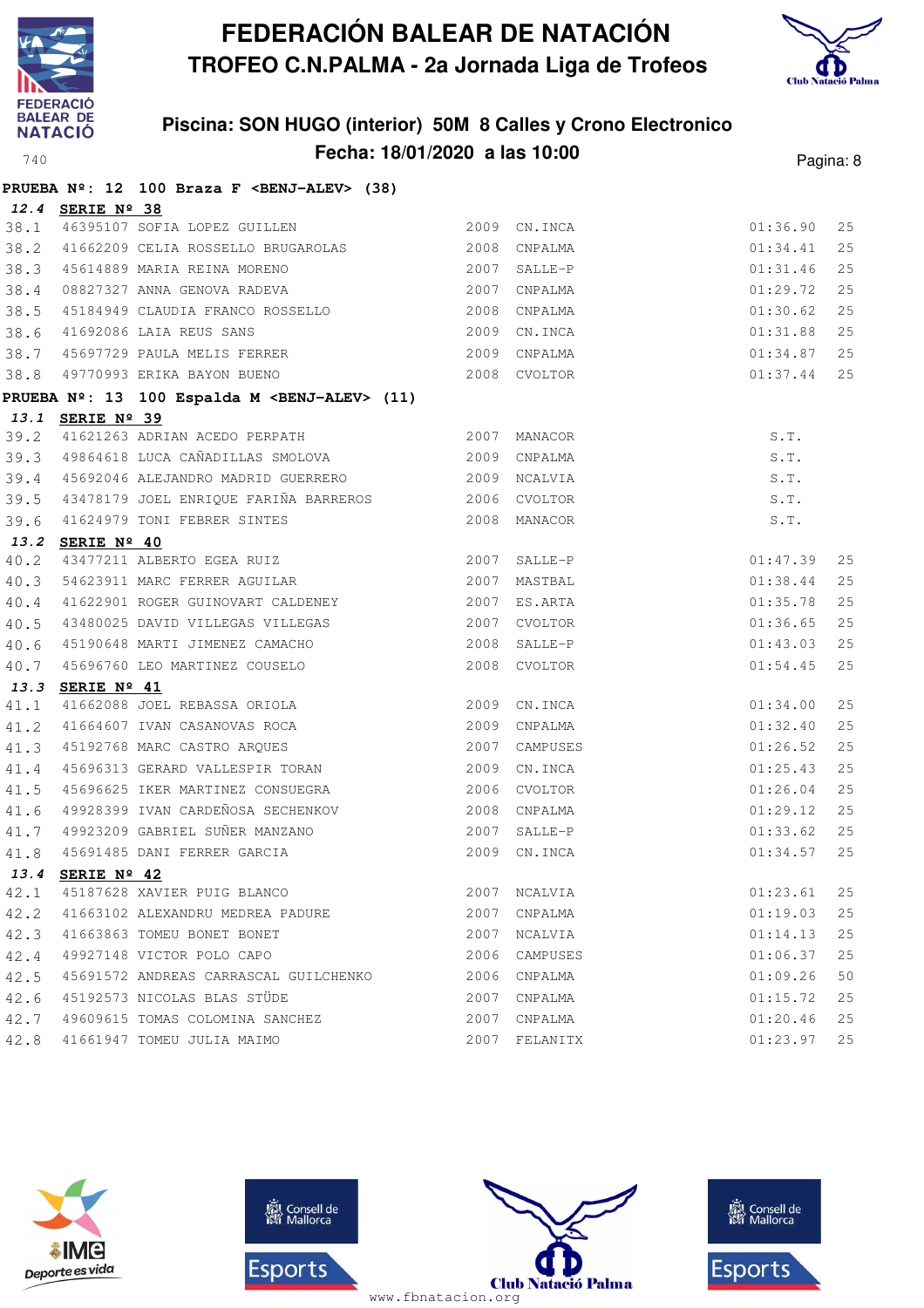



|      |                  | PRUEBA Nº: 14 100 Espalda F <benj-alev> (35)</benj-alev>              |      |               |          |    |
|------|------------------|-----------------------------------------------------------------------|------|---------------|----------|----|
|      | 14.1 SERIE Nº 43 |                                                                       |      |               |          |    |
| 43.1 |                  | 46390096 MARINA IGUAL SALOM                                           |      | 2008 CAMPUSES | S.T.     |    |
| 43.2 |                  | 45370765 AINA FERNANDEZ BERTH                                         |      | 2008 CVOLTOR  | S.T.     |    |
| 43.3 |                  | 49614755 NEUS MARCO ESCRIBANO                                         |      | 2009 SALLE-P  | S.T.     |    |
| 43.4 |                  | 45187771 LAURA RAMOS MAYOL<br>46391965 VEDOVICA CIDAGO                |      | 2007 CAMPUSES | 01:34.44 | 25 |
| 43.5 |                  |                                                                       |      |               | 01:47.60 | 25 |
| 43.6 |                  |                                                                       |      |               | S.T.     |    |
| 43.7 |                  | 46388319 NURIA VILAR ORTEGA                                           |      | 2010 CVOLTOR  | S.T.     |    |
|      | 14.2 SERIE Nº 44 |                                                                       |      |               |          |    |
| 44.1 |                  | 45614939 MARIA ANTONIA FEMENIA CRESPI 2008 SALLE-P                    |      |               | 01:34.41 | 25 |
| 44.2 |                  | 49771820 CARMEN ESTARELLAS MALBERTI 49771820 SALLE-P                  |      |               | 01:32.77 | 25 |
| 44.3 |                  |                                                                       |      |               | 01:31.85 | 50 |
| 44.4 |                  |                                                                       |      |               | 01:28.66 | 25 |
| 44.5 |                  | 45189182 LUNA SANCHEZ DIAZ<br>45611917 MARTA LLIZO ARROM 2007 CN.INCA |      |               | 01:29.15 | 25 |
| 44.6 |                  |                                                                       |      |               | 01:32.48 | 25 |
| 44.7 |                  | 46397615 MARIA ANGELA BARCELO CASTAÑER 2010 SALLE-P                   |      |               | 01:33.89 | 25 |
|      | 14.3 SERIE Nº 45 |                                                                       |      |               |          |    |
| 45.1 |                  | 41623213 PAULA VIZUETA FERNANDEZ 2007 ES.ARTA                         |      |               | 01:28.46 | 25 |
| 45.2 |                  |                                                                       |      |               | 01:25.87 | 25 |
| 45.3 |                  |                                                                       |      |               | 01:24.66 | 25 |
| 45.4 |                  | 41622239 MARINA DIAZ PERELLO                                          |      | 2007 FELANITX | 01:22.65 | 25 |
| 45.5 |                  | 43476920 LUCIA DEL VALLE MARIN                                        |      | 2007 CAMPUSES | 01:22.78 | 25 |
| 45.6 |                  | 49919717 ERIKA HERREROS LOPEZ                                         |      | 2007 SALLE-P  | 01:25.06 | 25 |
| 45.7 |                  | 46394475 LAURA CASTAÑER NOGUERA (2009) CVOLTOR                        |      |               | 01:26.65 | 25 |
| 45.8 |                  | 46390465 BLANCA JAUME BRAVO                                           |      | 2008 MASTBAL  | 01:28.46 | 25 |
|      | 14.4 SERIE Nº 46 |                                                                       |      |               |          |    |
| 46.1 |                  | 41692085 ARIADNA REUS SANS<br>43481556 AINA TOMAS TOMAS               |      | 2007 CN.INCA  | 01:21.08 | 25 |
| 46.2 |                  |                                                                       |      | 2008 CAMPUSES | 01:19.59 | 25 |
| 46.3 |                  | 43473466 CLAUDIA GELABERT RUBIO                                       |      | 2007 CNPALMA  | 01:17.02 | 25 |
| 46.4 |                  | 01579553 ESTELLA LLUM TONRATH<br>09690446 LUNA CHIMA                  |      | 2007 CAMPUSES | 01:05.79 | 25 |
| 46.5 |                  |                                                                       |      | 2007 CAMPUSES | 01:14.55 | 25 |
| 46.6 |                  | 43475140 LEIRE PARDAL PALENCIANO 60 2007 CNPALMA                      |      |               | 01:19.34 | 25 |
|      |                  | 46.7 45193097 JOANA MARIA SIERRA RIERA 60000 2008 CAMPUSES            |      |               | 01:21.06 | 25 |
| 46.8 |                  | 45185139 LUCIA FUSTER BAENA                                           |      | 2008 CNPALMA  | 01:22.35 | 25 |
|      |                  | PRUEBA Nº: 15 100 Mariposa M <benj-alev> (8)</benj-alev>              |      |               |          |    |
|      | 15.1 SERIE Nº 47 |                                                                       |      |               |          |    |
| 47.2 |                  | 49480824 ALEJANDRO ARBOS GOMEZ                                        |      | 2009 CVOLTOR  | S.T.     |    |
| 47.3 |                  | 45371944 DANIEL TITOS IBAÑEZ                                          | 2008 | MASTBAL       | 01:46.43 | 25 |
| 47.4 |                  | 49609031 GABRIEL BARCELO CASTAÑER                                     | 2008 | SALLE-P       | 01:27.83 | 25 |
| 47.5 |                  | 49609504 VALENTIN DE TORO BUCETA                                      |      | 2008 MASTBAL  | 01:38.60 | 25 |
| 47.6 |                  | 55088597 KEVIN POL MATA                                               |      | 2009 MASTBAL  | S.T.     |    |







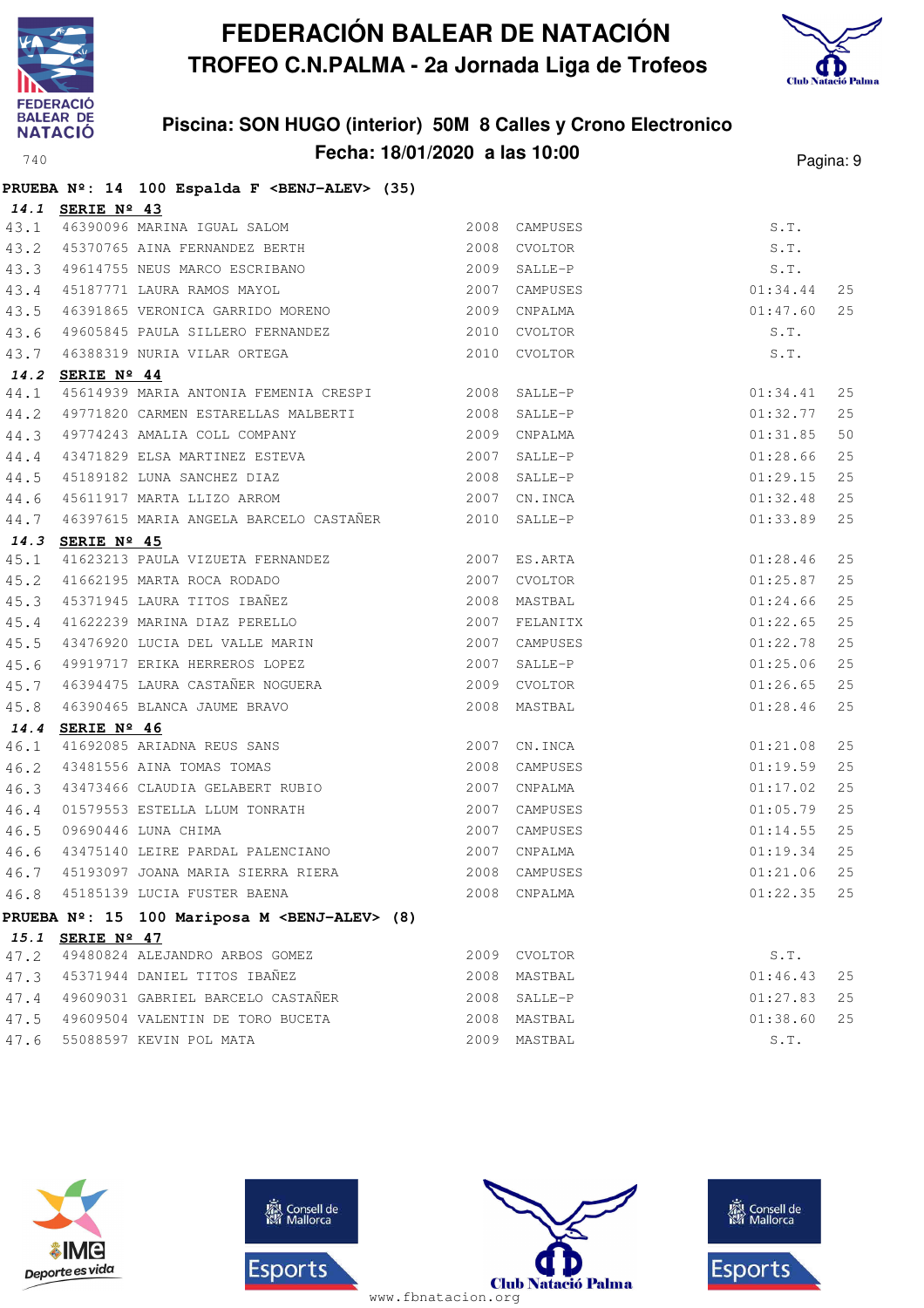



|              |                  | PRUEBA Nº: 15 100 Mariposa M <benj-alev> (8)</benj-alev>                                                                                                                                                |               |              |          |    |
|--------------|------------------|---------------------------------------------------------------------------------------------------------------------------------------------------------------------------------------------------------|---------------|--------------|----------|----|
|              | 15.2 SERIE Nº 48 |                                                                                                                                                                                                         |               |              |          |    |
| 48.2         |                  | 45696312 POL VALLESPIR TORAN                                                                                                                                                                            |               | 2007 CN.INCA | 01:22.27 | 25 |
| 48.3         |                  |                                                                                                                                                                                                         |               |              | 01:13.17 | 25 |
|              |                  | 48.4 43473869 JAVIER LOPEZ GUILLEN 2006 CN.INCA<br>48.5 02069170 KEVIN NICOLAS RADU 2006 CNPALMA                                                                                                        |               |              | 01:02.57 | 25 |
|              |                  |                                                                                                                                                                                                         |               |              | 01:05.18 | 25 |
|              |                  | 48.6 45696624 YAGO MARTINEZ CONSUEGRA 2006 CVOLTOR                                                                                                                                                      |               |              | 01:20.76 | 25 |
|              |                  | PRUEBA Nº: 16 100 Mariposa F <benj-alev> (32)</benj-alev>                                                                                                                                               |               |              |          |    |
|              | 16.1 SERIE Nº 49 |                                                                                                                                                                                                         |               |              |          |    |
| 49.1         |                  | 49865097 ZAIRA MENDIETA TORRES                                                                                                                                                                          |               | 2010 CVOLTOR | S.T.     |    |
|              |                  |                                                                                                                                                                                                         |               |              | S.T.     |    |
|              |                  | 49.2 49610392 ISABEL BERGAS COMAS 2010 SALLE-P<br>49.3 45614994 AINA ABAD NUÑEZ 2008 CNPALMA<br>49.4 41662594 ESTHER PENALVA CAÑELLAS 2007 SALLE-P<br>40.5 49929286 IULIA ABBOM UILLAISUGA 2007 SALLE-P |               |              | 01:41.17 | 25 |
|              |                  |                                                                                                                                                                                                         |               |              | 01:13.33 | 25 |
| 49.5         |                  |                                                                                                                                                                                                         |               |              | 01:37.62 | 25 |
| 49.6         |                  |                                                                                                                                                                                                         |               |              | 02:01.29 | 25 |
| 49.7         |                  |                                                                                                                                                                                                         |               |              | S.T.     |    |
| 49.8         |                  | 07134523 NICOLE CRISTINA MUÑOZ SACCOCCIA 2007 MANACOR                                                                                                                                                   |               |              | S.T.     |    |
|              |                  | PRUEBA Nº: 17 200 Libres M <alevin> (3)</alevin>                                                                                                                                                        |               |              |          |    |
|              | 17.1 SERIE Nº 50 |                                                                                                                                                                                                         |               |              |          |    |
| 50.1         |                  | 21225013 ADAM DIB**<br>50.2 41621263 ADRIAN ACEDO PERPATH 2007 MANACOR                                                                                                                                  | 2007 CAMPUSES |              | S.T.     |    |
|              |                  |                                                                                                                                                                                                         |               |              | S.T.     |    |
|              |                  | 50.3 46390814 ANTONI ALBERT TRIAY SERRA 2007 CNMURO                                                                                                                                                     |               |              | 03:02.62 | 25 |
| 50.4         |                  | 45189060 JORDI PEREZ GARCIA 2007 CAMPUSES                                                                                                                                                               |               |              | 02:53.71 | 25 |
| 50.5         |                  | 41623479 ANDREU APARICIO TERRAZAS 2006 CN.INCA                                                                                                                                                          |               |              | 03:01.27 | 25 |
| 50.6         |                  |                                                                                                                                                                                                         |               |              | 03:05.79 | 25 |
| 50.7         |                  |                                                                                                                                                                                                         |               |              | S.T.     |    |
| 17.2<br>51.1 | SERIE Nº 51      | 45693426 TONI OLIVER ARDERIU <a>&gt;</a> 2006 CNPALMA                                                                                                                                                   |               |              | 02:41.52 | 25 |
|              |                  | 51.2 45698049 XISCO QUINTANILLA GUTIERREZ 2007 CNPALMA                                                                                                                                                  |               |              | 02:36.73 | 25 |
|              |                  | 51.3 43476590 OLIVER TOLEDO PANIAGUA                                                                                                                                                                    |               | 2007 MASTBAL | 02:25.30 | 25 |
| 51.4         |                  |                                                                                                                                                                                                         |               |              | 02:17.66 | 25 |
| 51.5         |                  | 43470583 PAU REY GARCIA                                                                                                                                                                                 |               |              | 02:24.45 | 25 |
| 51.6         |                  | 43470583 PAU REY GARCIA (2007 NCALVIA 19779754 JAIME RAMIS MEDINA (2006 LLUCMA                                                                                                                          |               |              | 02:35.51 | 25 |
|              |                  | 51.7 45192656 GERARD DOMENECH DE LA IGLESIA 2007 CAMPUSES 602:37.88 25                                                                                                                                  |               |              |          |    |
|              |                  | 51.8 45696625 IKER MARTINEZ CONSUEGRA                                                                                                                                                                   |               | 2006 CVOLTOR | 02:43.73 | 25 |
|              |                  | PRUEBA $N^2$ : 18 200 Libres F <alevin> (27)</alevin>                                                                                                                                                   |               |              |          |    |
|              | 18.1 SERIE Nº 52 |                                                                                                                                                                                                         |               |              |          |    |
| 52.1         |                  | 07134523 NICOLE CRISTINA MUÑOZ SACCOCCIA                                                                                                                                                                | 2007 MANACOR  |              | S.T.     |    |
| 52.2         |                  | 45614939 MARIA ANTONIA FEMENIA CRESPI                                                                                                                                                                   |               | 2008 SALLE-P | 03:04.33 | 25 |
| 52.3         |                  | 49770993 ERIKA BAYON BUENO                                                                                                                                                                              |               | 2008 CVOLTOR | 02:52.06 | 25 |
| 52.4         |                  | 43476920 LUCIA DEL VALLE MARIN                                                                                                                                                                          | 2007          | CAMPUSES     | 02:39.67 | 25 |
| 52.5         |                  | 41662195 MARTA ROCA RODADO                                                                                                                                                                              |               | 2007 CVOLTOR | 02:45.29 | 25 |
| 52.6         |                  | 49771820 CARMEN ESTARELLAS MALBERTI                                                                                                                                                                     |               | 2008 SALLE-P | 02:58.03 | 25 |
| 52.7         |                  | 49770483 SILVIA PEREZ CAMACHO                                                                                                                                                                           |               | 2008 SALLE-P | 03:30.02 | 25 |
|              |                  |                                                                                                                                                                                                         |               |              |          |    |







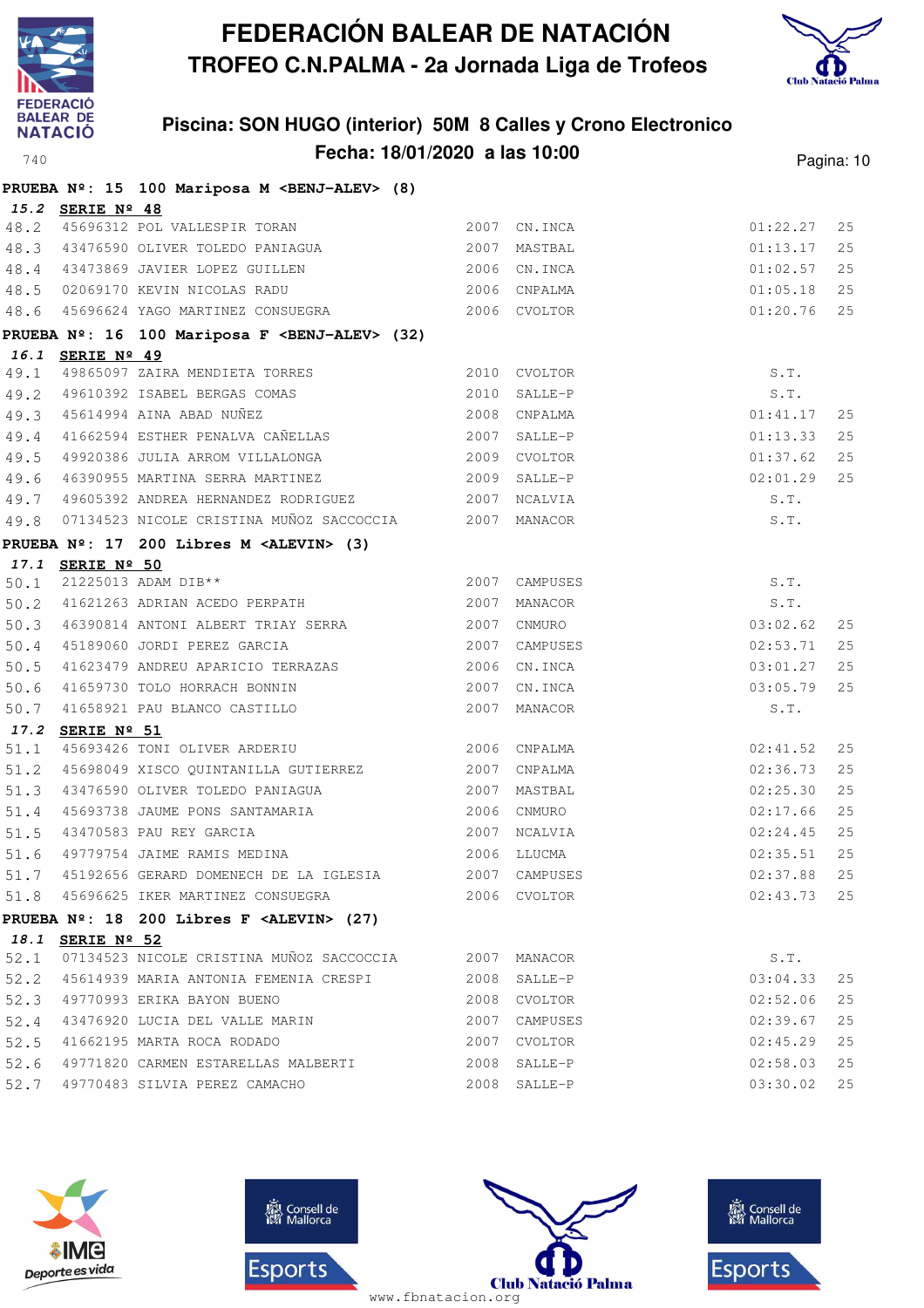



|      |                  | PRUEBA Nº: 18 200 Libres F <alevin> (27)</alevin>                                                                                   |                |               |          |        |
|------|------------------|-------------------------------------------------------------------------------------------------------------------------------------|----------------|---------------|----------|--------|
|      | 18.2 SERIE Nº 53 |                                                                                                                                     |                |               |          |        |
|      |                  | 53.1 45193097 JOANA MARIA SIERRA RIERA 2008 CAMPUSES                                                                                |                |               | 02:37.43 | 25     |
|      |                  | 53.2 41659557 MARGALIDA CERDA MANRESA                                                                                               |                | 2007 FELANITX | 02:31.95 | 25     |
|      |                  | 53.3 45193826 Mª VICTORIA CAÑADILLAS SMOLOVA 2008 CNPALMA                                                                           |                |               | 02:29.38 | 25     |
| 53.4 |                  | 43467319 MAR VELASCO ROCHON                                                                                                         | 2007 CAMPUSES  |               | 02:22.35 | 25     |
|      |                  | 53.5 43479539 PATRICIA TORVISO QUIROZ 2007 CN.INCA                                                                                  |                |               | 02:25.03 | 25     |
|      |                  | 53.6 41709410 MARTA JULIA MARTORELL                                                                                                 |                | 2007 FELANITX | 02:30.56 | 25     |
| 53.7 |                  | 08827327 ANNA GENOVA RADEVA<br>2007 CNPALMA                                                                                         |                |               | 02:32.12 | 25     |
|      |                  | PRUEBA $N^2$ : 19 200 Braza M <alevin> (15)</alevin>                                                                                |                |               |          |        |
|      | 19.1 SERIE Nº 54 |                                                                                                                                     |                |               |          |        |
| 54.3 |                  | 41664334 MARC TOMAS MORCILLO 2006 CVOLTOR                                                                                           |                |               | 03:08.86 | 25     |
|      |                  | 54.4 45696311 JAUME VALLESPIR TORAN 2006 CN.INCA                                                                                    |                |               | 02:54.52 | 25     |
|      |                  | 54.5 46392195 MIGUEL ANGEL SUÑER AMENGUAL 6006 CNPALMA                                                                              |                |               | 03:02.45 | 25     |
|      |                  | 54.6 45613692 JOAN BORDOY TASCON                                                                                                    |                | 2007 NCALVIA  | 03:11.94 | 25     |
|      |                  | PRUEBA Nº: 20 200 Braza F <alevin> (39)</alevin>                                                                                    |                |               |          |        |
|      | 20.1 SERIE Nº 55 |                                                                                                                                     |                |               |          |        |
|      |                  | 55.3 41622239 MARINA DIAZ PERELLO                                                                                                   |                | 2007 FELANITX | 03:14.56 | 25     |
|      |                  | $2007$ SALLE-P<br>55.4 49481148 EMMA FRAGA MORRONDO                                                                                 |                |               | 02:49.23 | 25     |
|      |                  | 55.5 43473466 CLAUDIA GELABERT RUBIO                                                                                                |                | 2007 CNPALMA  | 02:54.66 | 50     |
|      |                  | PRUEBA Nº: 21 200 Espalda M <alevin> (12)</alevin>                                                                                  |                |               |          |        |
|      | 21.1 SERIE Nº 56 |                                                                                                                                     |                |               |          |        |
|      |                  | 56.3 45612184 IVAN FERNANDEZ ROZALEN 2006 CVOLTOR                                                                                   |                |               | 03:03.29 | 25     |
|      |                  | 56.4 41664005 JUAN GARCIA VIVES<br>56.5 43461584 PAU SOCIAS ROIG                                                                    | $2006$ SALLE-P |               | 02:27.06 | 50     |
|      |                  |                                                                                                                                     |                | 2006 CVOLTOR  | 02:50.94 | 25     |
|      |                  | PRUEBA Nº: 22 200 Espalda F <alevin> (36)</alevin>                                                                                  |                |               |          |        |
|      | 22.1 SERIE Nº 57 |                                                                                                                                     |                |               |          |        |
|      |                  |                                                                                                                                     |                | 2007 CN.INCA  | S.T.     |        |
|      |                  |                                                                                                                                     |                | 2008 CAMPUSES | 03:02.42 | 25     |
|      |                  | 57.1 45611917 MARTA LLIZO ARROM<br>57.2 43481556 AINA TOMAS TOMAS<br>57.3 09690446 LUNA CHIMA<br>57.4 01579553 ESTELLA LLUM TONRATH |                | 2007 CAMPUSES | 02:44.76 | 50     |
|      |                  |                                                                                                                                     |                | 2007 CAMPUSES | 02:27.03 | 50     |
|      |                  | 57.5 43475079 SARAH HOLGADO BARAHONA                                                                                                |                | 2007 CNPALMA  | 02:26.85 | 25     |
| 57.6 |                  | 41692085 ARIADNA REUS SANS<br>49866753 ERIKA VERA CAPELLA                                                                           |                | 2007 CN.INCA  | 02:56.52 | 25     |
| 57.7 |                  |                                                                                                                                     |                | 2008 NCALVIA  | 03:19.67 | $2\,5$ |
|      |                  | PRUEBA Nº: 23 200 Mariposa M <alevin> (9)</alevin>                                                                                  |                |               |          |        |
|      | 23.1 SERIE Nº 58 |                                                                                                                                     |                |               |          |        |
| 58.3 |                  | 45696312 POL VALLESPIR TORAN                                                                                                        |                | 2007 CN. INCA | 03:13.97 | 25     |
| 58.4 |                  | 43473869 JAVIER LOPEZ GUILLEN                                                                                                       |                | 2006 CN. INCA | 02:20.28 | $2\,5$ |
| 58.5 |                  | 45188997 LLUC ZANIN BARCELO                                                                                                         | 2007           | NCALVIA       | 03:01.28 | 25     |
| 58.6 |                  | 45696624 YAGO MARTINEZ CONSUEGRA                                                                                                    |                | 2006 CVOLTOR  | S.T.     |        |

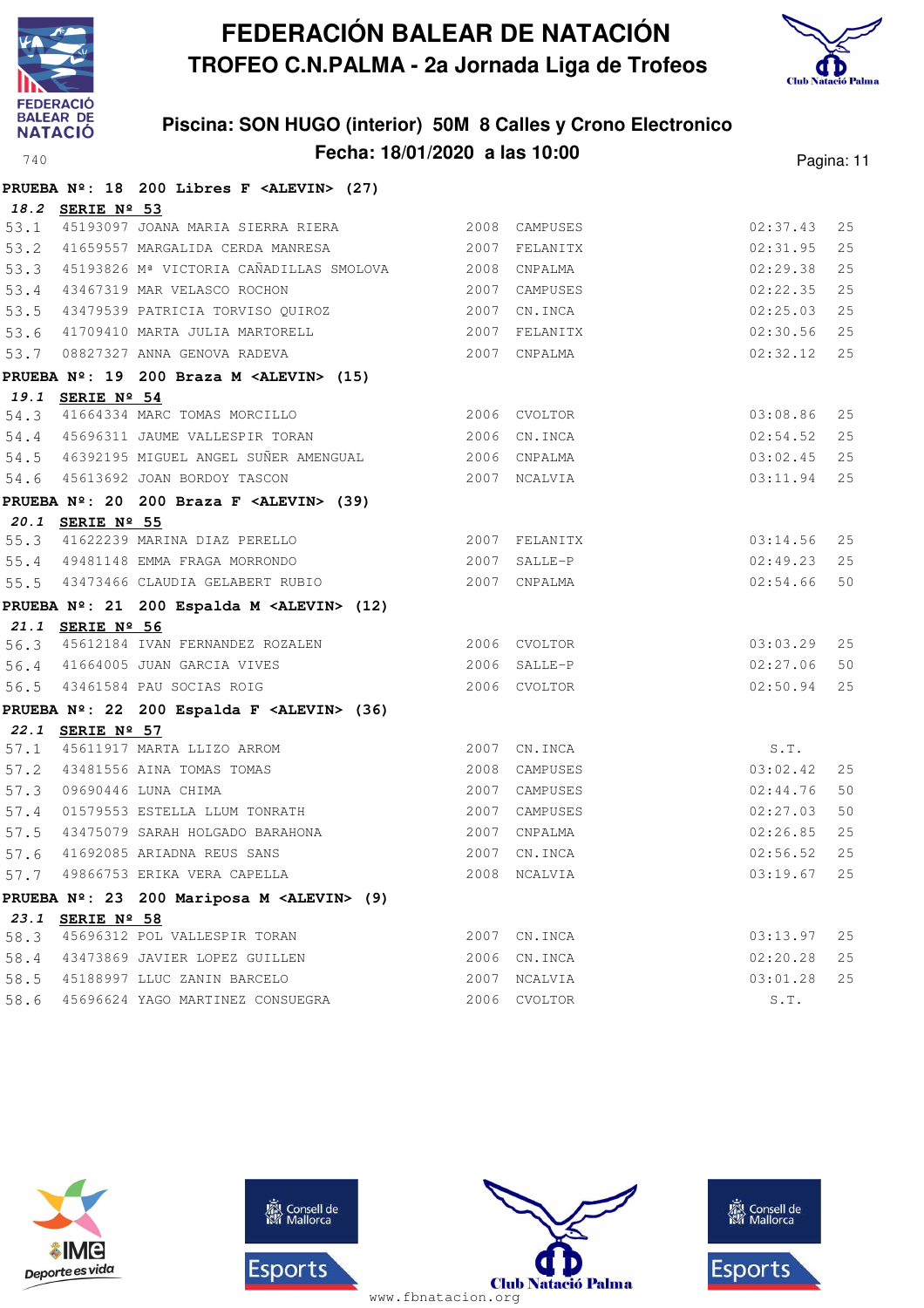



|              |                               | PRUEBA Nº: 24 200 Mariposa F <alevin> (33)</alevin>          |              |                     |                        |                      |          |
|--------------|-------------------------------|--------------------------------------------------------------|--------------|---------------------|------------------------|----------------------|----------|
|              | 24.1 SERIE Nº 59              |                                                              |              |                     |                        |                      |          |
|              |                               | 59.4 41662594 ESTHER PENALVA CAÑELLAS                        |              | 2007 SALLE-P        |                        | 02:43.90             | 50       |
|              |                               | PRUEBA Nº: 25 200 Estilos M <alevin> (17)</alevin>           |              |                     |                        |                      |          |
|              | 25.1 SERIE Nº 60              | 49923209 GABRIEL SUÑER MANZANO                               |              |                     |                        |                      |          |
| 60.1         |                               | 43476877 VICTOR CASTAÑER HERNANDEZ                           | 2007<br>2006 | SALLE-P             |                        | 03:27.30             | 25<br>25 |
| 60.2         |                               |                                                              |              | CNPALMA             |                        | 03:00.59             |          |
| 60.3         |                               | 49922759 JAVIER HERNANDEZ VILLAR                             | 2007         | MASTBAL             |                        | 02:37.23             | 25<br>25 |
| 60.4         |                               | 02069170 KEVIN NICOLAS RADU                                  | 2006<br>2006 | CNPALMA             |                        | 02:24.35             | 25       |
| 60.5<br>60.6 |                               | 49927148 VICTOR POLO CAPO<br>45192573 NICOLAS BLAS STÜDE     | 2007         | CAMPUSES<br>CNPALMA |                        | 02:28.03<br>02:48.52 | 25       |
| 60.7         |                               | 45610144 JOAN MIQUEL NIETO CALDENTEY                         |              | 2006 CNPALMA        |                        | 03:04.99             | 25       |
|              |                               |                                                              |              |                     |                        |                      |          |
|              | 26.1 SERIE Nº 61              | PRUEBA $N^{\circ}$ : 26 200 Estilos F <alevin> (41)</alevin> |              |                     |                        |                      |          |
| 61.2         |                               | 49770484 MARIOLA PEREZ CAMACHO                               | 2008         | SALLE-P             |                        | 03:35.00             | 25       |
| 61.3         |                               | 45185729 MIREIA VANRELL MENENDEZ                             | 2007         | CNPALMA             |                        | 03:04.31             | 25       |
| 61.4         |                               | 45614991 ELISABETH ABAD NUNEZ                                | 2008         | CNPALMA             |                        | 03:01.62             | 25       |
| 61.5         |                               | 45187558 LUCIA ZUBIRI OLIVERA                                | 2007         | SALLE-P             |                        | 03:02.25             | 25       |
| 61.6         |                               | 45370765 AINA FERNANDEZ BERTH                                |              | 2008 CVOLTOR        |                        | 03:09.31             | 25       |
|              | 26.2 SERIE Nº 62              |                                                              |              |                     |                        |                      |          |
| 62.2         |                               | 41618710 PAULA E. REHKUGLER TOLEDO                           |              | 2007 FELANITX       |                        | 02:55.43             | 25       |
| 62.3         |                               | 43479700 AGNES MAYOL SERRA                                   | 2007         | SALLE-P             |                        | 02:44.09             | 25       |
| 62.4         |                               | 49925383 MARTA SANDIN POLO                                   | 2007         | SALLE-P             |                        | 02:45.24             | 50       |
| 62.5         |                               | 45193826 Mª VICTORIA CAÑADILLAS SMOLOVA                      | 2008         | CNPALMA             |                        | 02:43.37             | 25       |
| 62.6         |                               | 45697330 MARIA DE LLUCH GONZALEZ CAPLLONCH                   | 2007         | SALLE-P             |                        | 02:55.35             | 25       |
| 62.7         |                               | 45614889 MARIA REINA MORENO                                  | 2007         | SALLE-P             |                        | 02:59.79             | 25       |
|              |                               | PRUEBA Nº: 27 4x50 Libres X <iniciacion> (45)</iniciacion>   |              |                     |                        |                      |          |
|              | 27.1 SERIE Nº 63              |                                                              |              |                     |                        |                      |          |
| 63.3         | 01268                         | CAMPUSES INICIACION                                          |              | CAMPUSES            | INICIACION             | S.T.                 |          |
| 63.4         | 00877                         | CVOLTOR INICIACION                                           |              | CVOLTOR             | INICIACION             | S.T.                 |          |
| 63.5         | 00056                         | CNPALMA INICIACION                                           |              | CNPALMA             | INICIACION             | S.T.                 |          |
| 63.6         | 00848                         | SALLE-P INICIACION <a></a>                                   |              | SALLE-P             | INICIACION             | S.T.                 |          |
|              |                               | PRUEBA $N^2$ : 28 8x50 Libres X <benj-alev> (64)</benj-alev> |              |                     |                        |                      |          |
| 28.1         | SERIE Nº 64                   |                                                              |              |                     |                        |                      |          |
| 64.3         | 00848<br>00056                | SALLE-P BENJ-ALEV <a></a>                                    |              | SALLE-P             | BENJ-ALEV              | S.T.                 |          |
| 64.4         |                               | CNPALMA BENJ-ALEV<br>CAMPUSES BENJ-ALEV                      |              | CNPALMA             | BENJ-ALEV<br>BENJ-ALEV | S.T.                 |          |
| 64.5<br>64.6 | 01268<br>00761                | MASTBAL BENJ-ALEV <a></a>                                    |              | CAMPUSES<br>MASTBAL | BENJ-ALEV              | S.T.<br>S.T.         |          |
| 28.2         |                               |                                                              |              |                     |                        |                      |          |
| 65.2         | SERIE $N^{\circ}$ 65<br>01378 | FELANITX BENJ-ALEV                                           |              | FELANITX            | BENJ-ALEV              | S.T.                 |          |
| 65.3         | 01243                         | CN.INCA BENJ-ALEV                                            |              | CN.INCA             | BENJ-ALEV              | S.T.                 |          |
| 65.4         | 01291                         | LLUCMA BENJ-ALEV                                             |              | LLUCMA              | BENJ-ALEV              | S.T.                 |          |
| 65.5         | 00883                         | NCALVIA BENJ-ALEV                                            |              | NCALVIA             | BENJ-ALEV              | S.T.                 |          |
| 65.6         | 00877                         | CVOLTOR BENJ-ALEV                                            |              | CVOLTOR             | BENJ-ALEV              | S.T.                 |          |







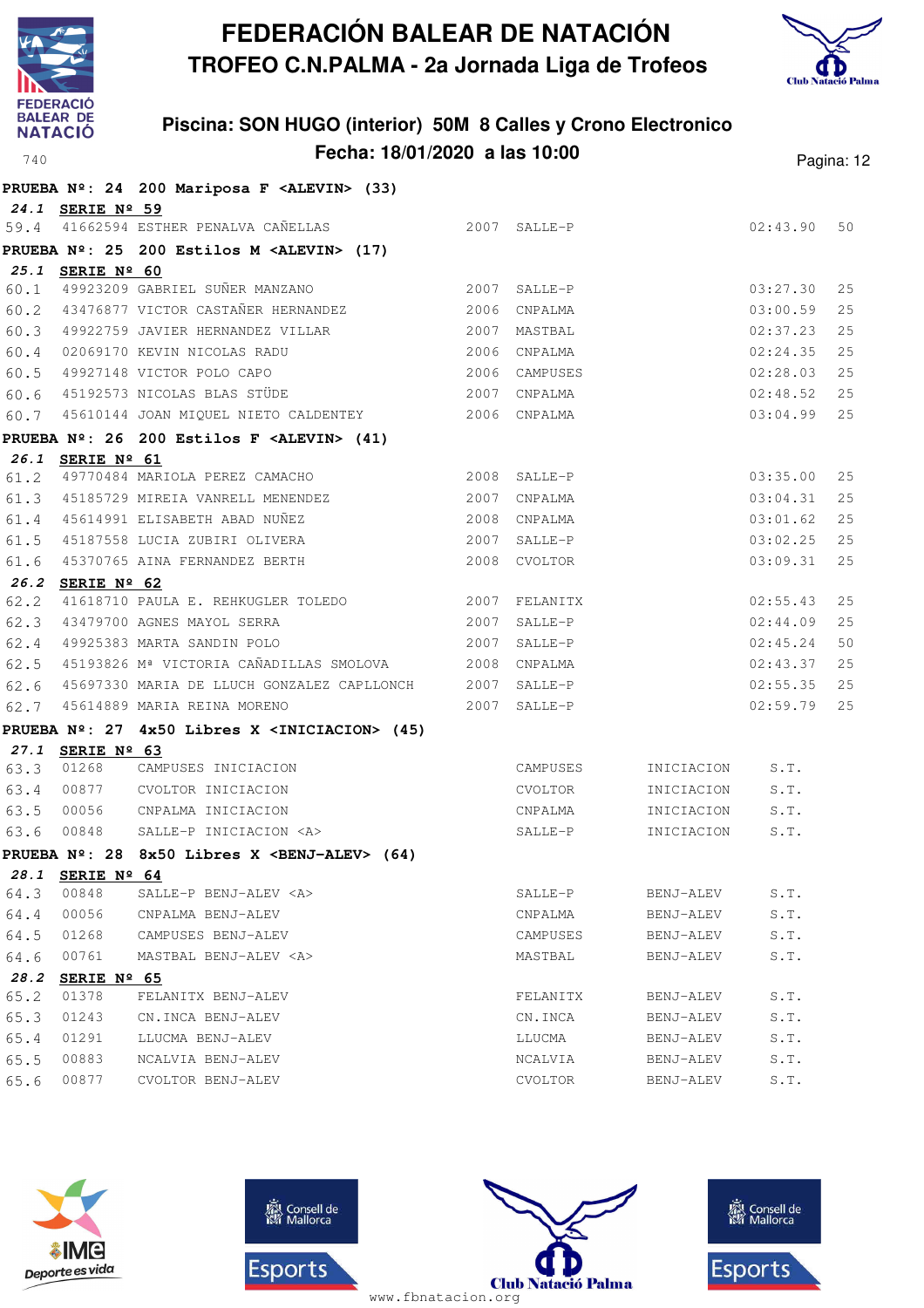



|      |                  | PRUEBA Nº: 29 100 Libres M <abs-ju-inf> (2)</abs-ju-inf>                                   |                |              |          |    |
|------|------------------|--------------------------------------------------------------------------------------------|----------------|--------------|----------|----|
|      | 29.1 SERIE Nº 66 |                                                                                            |                |              |          |    |
| 66.2 |                  | 43222239 HUGO TARRAGA TORRES                                                               | 1998           | CNPALMA      | S.T.     |    |
| 66.3 |                  | 43479936 DANIEL CALZETTA TORRES 2005 MASTBAL                                               |                |              | S.T.     |    |
| 66.4 |                  | 01653059 DANIEL MAURER                                                                     | $2005$ SALLE-P |              | 01:10.96 | 50 |
| 66.5 |                  | 43228993 MAXIMO GOMEZ PECHENKIN                                                            |                | 2005 SALLE-P | 01:09.79 | 25 |
| 66.6 |                  |                                                                                            |                |              | S.T.     |    |
| 29.2 | SERIE Nº 67      |                                                                                            |                |              |          |    |
| 67.2 |                  | 43211875 DENIS JOEL CHIRIBOGA PILCO 2004                                                   |                | MASTBAL      | 01:08.47 | 25 |
| 67.3 |                  | 41621312 MIQUEL CAPO MARQUEZ 2004                                                          |                | CNMURO       | 01:07.09 | 25 |
| 67.4 |                  | 43462985 MARC ALEMANY CODINA                                                               |                | 2001 SALLE-P | 01:05.77 | 25 |
| 67.5 |                  | 45611299 JUAN MANUEL NUÑEZ BALDOMIR 2005                                                   |                | CNPALMA      | 01:06.06 | 25 |
| 67.6 |                  | 43473472 ADAN ROMERO PONCE                                                                 |                | 2004 NCALVIA | 01:07.11 | 25 |
| 67.7 |                  | 41620798 CRISTOFOL VIVES MOREY                                                             |                | 2004 CNMURO  | 01:08.80 | 25 |
| 29.3 | SERIE Nº 68      |                                                                                            |                |              |          |    |
| 68.1 |                  | 43220670 MARC FLORES MASSOT                                                                |                | 2005 SALLE-P | 01:05.81 | 50 |
| 68.2 |                  | 45614938 GUILLEM FEMENIA CRESPI 2005 SALLE-P                                               |                |              | 01:02.21 | 25 |
| 68.3 |                  | 43480370 JAUME RIBAS MONSERRAT                                                             | 2001           | LLUCMA       | 01:02.08 | 25 |
| 68.4 |                  | 45614380 PAU RUBIO BUJOSA                                                                  |                | 2000 CNPALMA | 01:01.82 | 25 |
| 68.5 |                  | 41618327 JESUS SANSALONI FLORES 2004 ES.ARTA                                               |                |              | 01:03.54 | 50 |
| 68.6 |                  | 41622632 JORGE GONZALEZ CABALLERO 2004 ES.ARTA                                             |                |              | 01:02.18 | 25 |
| 68.7 |                  |                                                                                            | 2004           | CVOLTOR      | 01:03.34 | 25 |
| 68.8 |                  | 43473260 RAUL TUDELA MALLEN<br>78222156 PERE ANTONI GOST POU                               |                | 2004 CNMURO  | 01:07.28 | 50 |
| 29.4 | SERIE Nº 69      |                                                                                            |                |              |          |    |
| 69.1 |                  | 43225567 VICTOR GATTI TASCON                                                               |                | 2005 NCALVIA | 01:01.12 | 25 |
| 69.2 |                  | 43463950 ALEJANDRO ARIAS GOMILA 2004 LLUCMA                                                |                |              | 01:00.46 | 25 |
| 69.3 |                  | 41618413 JOAN EVANGELISTI VADELL<br>10160100 JOAN LORE PERSO                               | 2001           | LLUCMA       | 01:00.10 | 25 |
| 69.4 |                  |                                                                                            | 2004           | CN.INCA      | 00:59.30 | 25 |
| 69.5 |                  | 15765427 JOEL LOPEZ RISCO<br>43463962 HUGO GUERRERO LOPEZ<br>46390428 ALEX FERNANDEZ COUTT | 2005           | SALLE-P      | 01:00.03 | 25 |
| 69.6 |                  | 46390428 ALEX FERNANDEZ GOMEZ                                                              | 2003           | CN.INCA      | 01:01.74 | 50 |
| 69.7 |                  |                                                                                            |                | 2005 NCALVIA | 01:00.47 | 25 |
| 69.8 |                  | 49607808 MIQUEL RIBOT MORELL<br>43466668 JAIME FLORIT CASTILLO                             |                | 2005 CVOLTOR | 01:01.60 | 25 |
| 29.5 | SERIE Nº 70      |                                                                                            |                |              |          |    |
| 70.1 |                  | 45610143 ANTONIO NIETO CALDENTEY                                                           |                | 2002 CNPALMA | 01:00.60 | 50 |
| 70.2 |                  | 43471141 BARTOMEU VERDERA VAZQUEZ                                                          | 2004           | CAMPUSES     | 00:58.84 | 25 |
| 70.3 |                  | 46391666 EDUARD CERDA CALVO                                                                | 2002           | CN.INCA      | 00:58.60 | 25 |
|      |                  | 70.4 43218055 RAFEL JOSEP JAUME I BELTRAN                                                  |                | 2003 CNPALMA | 00:57.91 | 25 |
| 70.5 |                  | 49606072 JOSEP PASCUAL MUT                                                                 | 2005           | CNPALMA      | 00:58.00 | 25 |
| 70.6 |                  | 43233522 ALFONSO REINA MORENO                                                              | 2005           | SALLE-P      | 01:00.22 | 50 |
| 70.7 |                  | 03764732 IVAN TEVZADZE                                                                     | 2003           | FELANITX     | 00:58.85 | 25 |
| 70.8 |                  | 43462984 JAIME ALEMANY CODINA                                                              |                | 2004 SALLE-P | 00:59.11 | 25 |







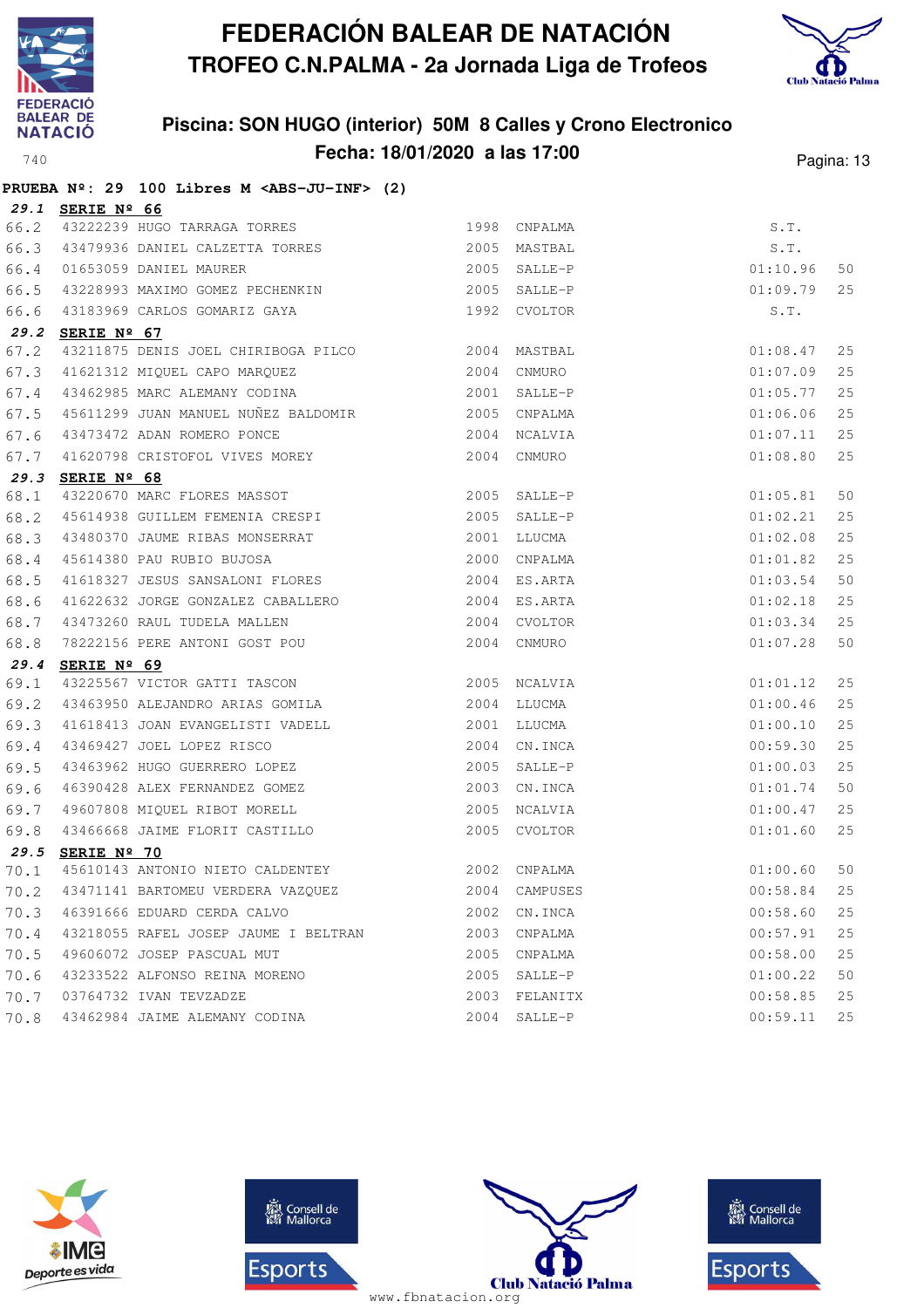



|      |                  | PRUEBA Nº: 29 100 Libres M <abs-ju-inf> (2)</abs-ju-inf>                                                                 |              |               |          |      |
|------|------------------|--------------------------------------------------------------------------------------------------------------------------|--------------|---------------|----------|------|
|      | 29.6 SERIE Nº 71 |                                                                                                                          |              |               |          |      |
|      |                  | 71.1 45614440 RAUL NUÑEZ LLADO                                                                                           |              | 2002 CNPALMA  | 00:59.27 | 50   |
| 71.2 |                  | 45614440 RAUL NUÑEZ LLADO<br>45185608 JOAN VICENS BUJOSA<br>09897080 ALEX EMERY SACH<br>46392450 GERARD FALCO GUILLEM    |              | 2003 CNPALMA  | 00:58.85 | 50   |
| 71.3 |                  |                                                                                                                          |              | 2005 SALLE-P  | 00:56.40 | 25   |
| 71.4 |                  |                                                                                                                          |              | 2001 SALLE-P  | 00:55.48 | 25   |
| 71.5 |                  | 43459955 PABLO NAVAS ACEITUNO 2002 CVOLTOR                                                                               |              |               | 00:57.32 | 50   |
| 71.6 |                  | 43483056 JOSEP CASTRO TORRENS                                                                                            |              | 2005 CAMPUSES | 00:56.80 | 25   |
| 71.7 |                  |                                                                                                                          |              |               | 00:58.86 | 50   |
| 71.8 |                  | 45186192 JERONI BARRERA ESTADES 2004 NCALVIA                                                                             |              |               | 00:59.42 | 50   |
|      | 29.7 SERIE Nº 72 |                                                                                                                          |              |               |          |      |
| 72.1 |                  | 43199949 KEVIN RUIZ BIOJO<br>43476153 MATEU VENY OLIVER<br>43213329 SERGIO FUSTER POORE 1999 CVOLTOR                     |              |               | 00:54.47 | 25   |
| 72.2 |                  |                                                                                                                          |              |               | 00:53.24 | 25   |
| 72.3 |                  |                                                                                                                          |              |               | 00:52.91 | 25   |
| 72.4 |                  | 2002 CVOLTOR<br>41543196 VICTOR MARTIN ROIG<br>45187625 SERGI PUIG BLANCO<br>55528056 DANIEL BEN DONOVAN**<br>2003 BESTM |              |               | 00:51.55 | 50   |
| 72.5 |                  |                                                                                                                          |              |               | 00:53.57 | 50   |
| 72.6 |                  |                                                                                                                          |              |               | 00:53.12 | 25   |
| 72.7 |                  |                                                                                                                          |              |               | 00:55.48 | 50   |
| 72.8 |                  | 43214090 JOAN SASTRE RODRIGUEZ                                                                                           | 2004 CVOLTOR |               | 00:54.48 | 25   |
|      |                  | PRUEBA $N^{\circ}$ : 30 100 Libres F <abs-ju-inf> (26)</abs-ju-inf>                                                      |              |               |          |      |
|      | 30.1 SERIE Nº 73 |                                                                                                                          |              |               |          |      |
| 73.2 |                  | 2006 LLUCMA<br>45611761 AINA GARAU VILLALBA                                                                              |              |               | 01:27.30 | 25   |
| 73.3 |                  | 45188359 SOFIA FRANCESCA BALAGUER RUBIO 2006 CN.INCA                                                                     |              |               | 01:21.16 | 25   |
| 73.4 |                  | 43475126 JULIETA LOPEZ DAMIGO                                                                                            | 2006 CN.INCA |               | 01:16.65 | 25   |
| 73.5 |                  | 46389592 AROA HIDALGO CASTILLO 2005 LLUCMA                                                                               |              |               | 01:16.68 | 25   |
| 73.6 |                  | 41622915 MARTA BORDOY CRUCERA 2006 ES.ARTA                                                                               |              |               | 01:23.81 | 25   |
| 30.2 | SERIE Nº 74      |                                                                                                                          |              |               |          |      |
| 74.2 |                  | 43465336 LAIA DE LA CRUZ GUTIERREZ 2006 MASTBAL                                                                          |              |               | 01:15.82 | 25   |
| 74.3 |                  | 45185811 MARTA MARIA SALES LLINAS                                                                                        |              | 2005 CVOLTOR  | 01:14.89 | 25   |
| 74.4 |                  | 45370176 PAULA FRAU BOSCH                                                                                                | 2005 NCALVIA |               | 01:14.06 | 25   |
| 74.5 |                  | 08768907 ESTER DANAIL ANDREEVA BGRTODOROVA 2006 CVOLTOR                                                                  |              |               | 01:14.61 | 25   |
|      |                  | 74.6 43464708 AINA SEGUI TOMAS                                                                                           | 2004 LLUCMA  |               | 01:16.05 | 50   |
| 74.7 |                  | 49771064 COLOMA MORAGUES CARDELL                                                                                         |              | 2006 LLUCMA   | 01:16.18 | 25   |
|      | 30.3 SERIE Nº 75 |                                                                                                                          |              |               |          |      |
| 75.1 |                  | 43474334 PAULA NADAL CANET                                                                                               | 2004         | NCALVIA       | 01:10.09 | 25   |
| 75.2 |                  | 45696080 CLAUDIA AMENGUAL CAMPINS                                                                                        | 2005         | CN.INCA       | 01:09.97 | 50   |
| 75.3 |                  | 06922770 IVETA IVANOVA TODOROVA                                                                                          |              | 2004 CVOLTOR  | 01:09.36 | 50   |
| 75.4 |                  | 49773239 MARGALIDA RIBAS BERGAS                                                                                          |              | 2004 CNMURO   | 01:06.58 | 25   |
| 75.5 |                  | 43470221 ADELA GARRIDO MORENO                                                                                            | 2006         | CNPALMA       | 01:08.06 | 25   |
| 75.6 |                  | 41662125 AINA MARIANO SALOM                                                                                              | 2003         | CVOLTOR       | 01:08.89 | $25$ |
| 75.7 |                  | 43217884 ALISON ANDREA PACHACAMA ROJAS                                                                                   |              | 2004 CVOLTOR  | 01:09.87 | 25   |
| 75.8 |                  | 41664764 NEUS QUETGLAS CARBONELL                                                                                         |              | 2006 NCALVIA  | 01:11.81 | 25   |







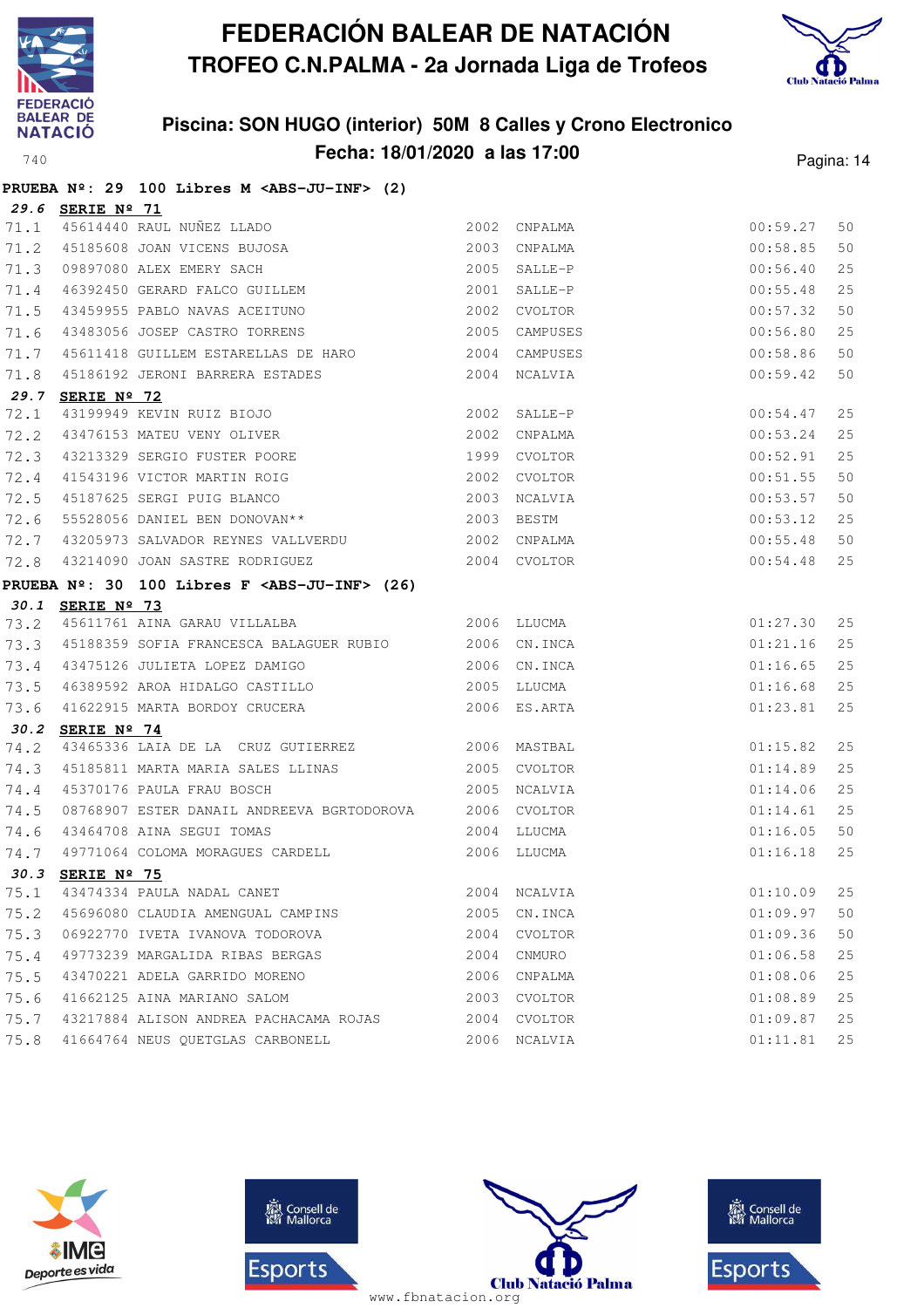



|      |                  | PRUEBA Nº: 30 100 Libres F <abs-ju-inf> (26)</abs-ju-inf>                                |            |               |          |    |
|------|------------------|------------------------------------------------------------------------------------------|------------|---------------|----------|----|
|      | 30.4 SERIE Nº 76 |                                                                                          |            |               |          |    |
| 76.1 |                  | 43218056 ELISABET Mª JAUME I BELTRAN               2003 MASTBAL                          |            |               | 01:07.14 | 50 |
| 76.2 |                  | 46388466 AINHOA PIQUERAS CHAVARRIA                                                       |            | 2002 CVOLTOR  | 01:05.53 | 25 |
| 76.3 |                  | 12344371 MARIOLA SVOLJSAK BENITO                                                         |            | 2003 NCALVIA  | 01:05.40 | 25 |
| 76.4 |                  | 41664031 SOFIA BARRIOS GIORNO                                                            | 2005       | CNPALMA       | 01:05.13 | 25 |
| 76.5 |                  | 49925382 ALEXANDRA SANDIN POLO                                                           |            | 2004 SALLE-P  | 01:06.16 | 50 |
| 76.6 |                  | 46390475 MARIA BARCELO SERRA                                                             |            | 2004 LLUCMA   | 01:05.42 | 25 |
| 76.7 |                  | 43227870 AINA TORO GARCIA                                                                |            | 2002 NCALVIA  | 01:06.54 | 50 |
| 76.8 |                  | 45614949 JULIA MOREY REBASSA                                                             |            | 2006 SALLE-P  | 01:06.24 | 25 |
|      | 30.5 SERIE Nº 77 |                                                                                          |            |               |          |    |
| 77.1 |                  | 45614381 MARTA RUBIO BUJOSA                                                              |            | 2005 CNPALMA  | 01:04.86 | 25 |
| 77.2 |                  | 43229623 SARA GIRALDO PEDROTE<br>56122199 FLORENCE WHITE**<br>05150307 ANDREA EMERY SACH |            | 2005 CAMPUSES | 01:04.12 | 25 |
| 77.3 |                  |                                                                                          |            | 2001 BESTM    | 01:03.58 | 25 |
| 77.4 |                  |                                                                                          | 2002       | CNPALMA       | 01:03.16 | 25 |
| 77.5 |                  | 45691467 MARTA BAÑOS VERA                                                                |            | 2005 CVOLTOR  | 01:04.45 | 50 |
| 77.6 |                  | 52505507 ELEANOR MAY BAINBRIDGE **                                                       | 2003 BESTM |               | 01:04.03 | 25 |
| 77.7 |                  | 45187152 AITANA ROMAN ANDUJAR 2002 CNPALMA                                               |            |               | 01:04.43 | 25 |
| 77.8 |                  | 49923806 MARIONA MANRESA MALBERTI                                                        |            | 2006 SALLE-P  | 01:04.90 | 25 |
|      | 30.6 SERIE Nº 78 |                                                                                          |            |               |          |    |
| 78.1 |                  | SERIE Nº 78<br>41662194 Lucia Roca Rodado                                                |            | 2003 CVOLTOR  | 01:02.28 | 25 |
| 78.2 |                  | 49868937 CARLA LLABRES PEDRET                                                            | 2006       | SALLE-P       | 01:00.39 | 25 |
| 78.3 |                  | 43466614 MARTA MARIA GUASP BAUZA                                                         |            | 2004 CVOLTOR  | 00:57.62 | 25 |
| 78.4 |                  | 49923805 MARTINA MANRESA MALBERTI                                                        |            | 2005 SALLE-P  | 00:57.46 | 25 |
| 78.5 |                  | 49770151 ESTELA GARAU MORENO                                                             |            | 2005 CNPALMA  | 00:57.50 | 25 |
| 78.6 |                  | 45614499 LLUCIA MIERAS PIZA                                                              |            | 2003 CVOLTOR  | 00:59.90 | 50 |
| 78.7 |                  | 43224606 MARINA BAUZA SEGUI                                                              |            | 2003 CVOLTOR  | 01:01.06 | 25 |
| 78.8 |                  | 43223264 NATALIA DURAHO LOZANO                                                           |            | 2001 CVOLTOR  | 01:04.14 | 50 |
|      |                  | PRUEBA $N^2$ : 31 100 Braza M <abs-ju-inf> (14)</abs-ju-inf>                             |            |               |          |    |
| 31.1 | SERIE Nº 79      |                                                                                          |            |               |          |    |
| 79.3 |                  | 49611231 ANTONI ALVAREZ GARCIA 62003 CN.INCA                                             |            |               | 01:32.03 | 50 |
|      |                  | 79.4 43478107 SEBASTIA CRESPI LLOMPART 2001 CN.INCA                                      |            |               | 01:22.30 | 25 |
|      |                  | 79.5 45370659 ALEJANDRO GOMEZ MILLAN                                                     |            | 2005 CAMPUSES | 01:29.71 | 25 |
| 79.6 |                  | 45188423 ALBERT FONTIRROIG JUAN                                                          |            | 2005 CVOLTOR  | 01:30.09 | 25 |
| 31.2 | SERIE Nº 80      |                                                                                          |            |               |          |    |
| 80.2 |                  | 45187470 URIEL HARO PEREZ                                                                | 2005       | CAMPUSES      | 01:21.28 | 25 |
| 80.3 |                  | 45610143 ANTONIO NIETO CALDENTEY                                                         | 2002       | CNPALMA       | 01:12.58 | 25 |
| 80.4 |                  | 43466374 NESTOR SIQUIER RIPOLL                                                           |            | 2004 CNPALMA  | 01:06.84 | 25 |
| 80.5 |                  | 43471880 JORDI CINTA PEREZ                                                               | 2005       | CN.INCA       | 01:07.61 | 25 |
| 80.6 |                  | 45614675 ALVARO MIRO JURADO                                                              | 2004       | CVOLTOR       | 01:12.90 | 25 |







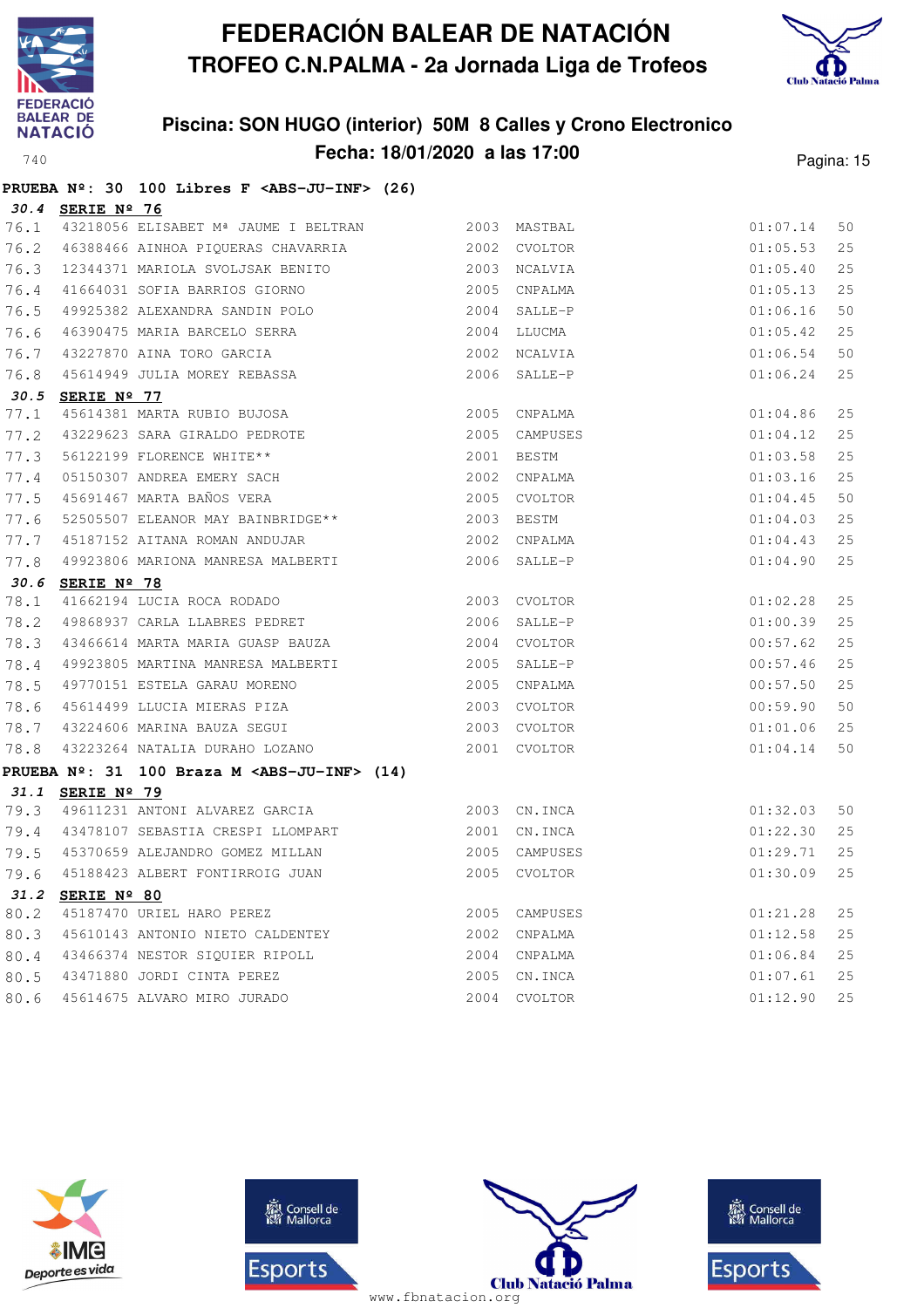



|      |                  | PRUEBA Nº: 32 100 Braza F <abs-ju-inf> (38)</abs-ju-inf>                                                                                                                                                                                   |              |               |          |    |
|------|------------------|--------------------------------------------------------------------------------------------------------------------------------------------------------------------------------------------------------------------------------------------|--------------|---------------|----------|----|
|      | 32.1 SERIE Nº 81 |                                                                                                                                                                                                                                            |              |               |          |    |
| 81.1 |                  | 45189383 MARIA TASCON DOLS 2006 NCALVIA                                                                                                                                                                                                    |              |               | 01:38.60 | 25 |
| 81.2 |                  | 46390210 ELENA BUENO SERRANO (2004 MASTBAL                                                                                                                                                                                                 |              |               | 01:30.43 | 50 |
| 81.3 |                  | 41662194 LUCIA ROCA RODADO                                                                                                                                                                                                                 | 2003 CVOLTOR |               | 01:24.20 | 25 |
| 81.4 |                  | 41543011 FRANCETTE GOMEZ CAMPINS 2005 CNPALMA                                                                                                                                                                                              |              |               | 01:22.59 | 25 |
| 81.5 |                  | 43480417 MARIA BURGUERA MOREY 2003 CNPALMA                                                                                                                                                                                                 |              |               | 01:23.03 | 25 |
| 81.6 |                  | 43474950 NOA MARTINEZ COUSELO 2006 CVOLTOR                                                                                                                                                                                                 |              |               | 01:25.20 | 25 |
| 81.7 |                  | 45610448 ARIADNA ANAYA BAUZA                                                                                                                                                                                                               |              | 2006 SALLE-P  | 01:33.79 | 25 |
|      | 32.2 SERIE Nº 82 |                                                                                                                                                                                                                                            |              |               |          |    |
| 82.1 |                  |                                                                                                                                                                                                                                            |              |               | 01:19.76 | 25 |
| 82.2 |                  |                                                                                                                                                                                                                                            |              |               | 01:20.91 | 50 |
| 82.3 |                  |                                                                                                                                                                                                                                            |              |               | 01:18.45 | 25 |
| 82.4 |                  | SERIE Nº 82<br>45691103 PAULA COLOMAR CARRASCO 2004 CNPALMA<br>43478016 MARIA RULLAN MARTINEZ<br>43224606 MARINA BAUZA SEGUI 2003 CVOLTOR<br>43235046 PAULA GAYA BISQUERRA 2005 CNPALMA<br>43475420 LILIA ARROM LLIZO 2004 CN.INCA<br>4518 |              |               | 01:11.86 | 25 |
| 82.5 |                  |                                                                                                                                                                                                                                            |              |               | 01:13.97 | 25 |
| 82.6 |                  |                                                                                                                                                                                                                                            |              |               | 01:18.83 | 25 |
| 82.7 |                  | 43475268 MARTA CHUN ROCA SANCHEZ 2005 CVOLTOR                                                                                                                                                                                              |              |               | 01:19.07 | 25 |
| 82.8 |                  | 43477699 NEREA GONZALEZ ALARCON 2002 CNPALMA                                                                                                                                                                                               |              |               | 01:22.42 | 25 |
|      |                  | PRUEBA Nº: 33 100 Espalda M <abs-ju-inf> (11)</abs-ju-inf>                                                                                                                                                                                 |              |               |          |    |
|      | 33.1 SERIE Nº 83 |                                                                                                                                                                                                                                            |              |               |          |    |
| 83.2 |                  | 52030257 XAVIER RODRIGUEZ RAMON 2003 CVOLTOR                                                                                                                                                                                               |              |               | S.T.     |    |
| 83.3 |                  | 45185607 LLUIS VICENS BUJOSA 2005 CNPALMA                                                                                                                                                                                                  |              |               | 01:21.71 | 25 |
| 83.4 |                  | 41618327 JESUS SANSALONI FLORES 2004 ES.ARTA                                                                                                                                                                                               |              |               | 01:17.13 | 50 |
|      |                  |                                                                                                                                                                                                                                            |              |               | 01:18.62 | 25 |
|      |                  | 83.5 43227645 DANIEL LLOMPART BARRERA 2005 SALLE-P<br>83.6 43218723 JORDI MAYOL SERRA 2004 SALLE-P                                                                                                                                         |              |               | S.T.     |    |
|      | 33.2 SERIE Nº 84 |                                                                                                                                                                                                                                            |              |               |          |    |
| 84.2 |                  | 43224511 GONZALO TORRES PUERTAS 2004 SALLE-P                                                                                                                                                                                               |              |               | 01:07.25 | 25 |
| 84.3 |                  |                                                                                                                                                                                                                                            |              | 2005 CAMPUSES | 01:03.14 | 25 |
| 84.4 |                  |                                                                                                                                                                                                                                            |              |               | 01:01.00 | 25 |
| 84.5 |                  | 1929<br>19205973 SALVADOR REYNES VALLVERDU 1990 2002 CNPALMA<br>19275596 GUITLEM SALVA GUAL 1990 2003 CVOLTOR                                                                                                                              |              |               | 01:01.71 | 25 |
| 84.6 |                  |                                                                                                                                                                                                                                            |              |               | 01:07.10 | 25 |
| 84.7 |                  | 43463781 NICOLAS PEREZ-SERRANO PELLON 2004 SALLE-P                                                                                                                                                                                         |              |               | 01:12.49 | 50 |
|      |                  | PRUEBA Nº: 34 100 Espalda F <abs-ju-inf> (35)</abs-ju-inf>                                                                                                                                                                                 |              |               |          |    |
|      | 34.1 SERIE Nº 85 |                                                                                                                                                                                                                                            |              |               |          |    |
| 85.2 |                  |                                                                                                                                                                                                                                            |              |               | S.T.     |    |
| 85.3 |                  |                                                                                                                                                                                                                                            |              |               | 01:26.29 | 25 |
| 85.4 |                  | 43482680 CRISTINA CIFRE GARCIA 6 2006 BOCCHORIS                                                                                                                                                                                            |              |               | 01:20.52 | 25 |
| 85.5 |                  | 45185811 MARTA MARIA SALES LLINAS 2005 CVOLTOR                                                                                                                                                                                             |              |               | 01:23.13 | 25 |
| 85.6 |                  | 08768907 ESTER DANAIL ANDREEVA BGRTODOROVA 2006 CVOLTOR                                                                                                                                                                                    |              |               | 01:27.28 | 25 |







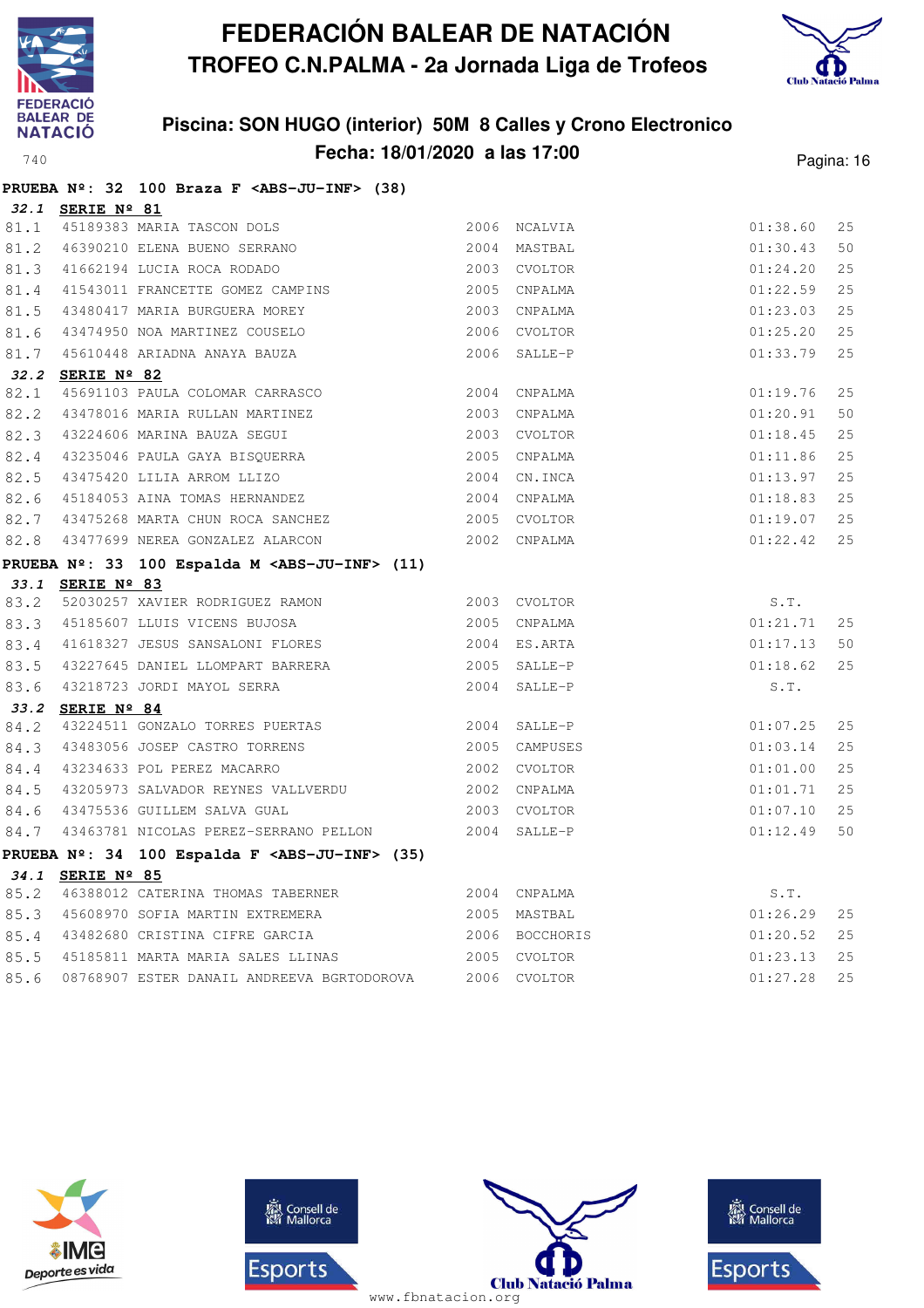



|      |                  | PRUEBA Nº: 34 100 Espalda F <abs-ju-inf> (35)</abs-ju-inf>                           |              |                |          |    |
|------|------------------|--------------------------------------------------------------------------------------|--------------|----------------|----------|----|
|      | 34.2 SERIE Nº 86 |                                                                                      |              |                |          |    |
| 86.2 |                  |                                                                                      |              | 2006 CNPALMA   | 01:17.82 | 25 |
| 86.3 |                  | SEKIE Nº 00<br>45189605 MARINA PONS RAMON<br>43470770 ESTHER BLANQUE FAJARDO         | 2006 MASTBAL |                | 01:17.11 | 25 |
| 86.4 |                  | 2005 CVOLTOR<br>45691467 MARTA BAÑOS VERA                                            |              |                | 01:13.12 | 25 |
| 86.5 |                  | 49866462 LUCIA GONZALEZ VILLANUEVA 2004 NCALVIA                                      |              |                | 01:15.67 | 50 |
| 86.6 |                  |                                                                                      |              |                | 01:17.50 | 25 |
| 86.7 |                  | 49484156 PAULA MORRO COLOM (2003 CVOLTOR 46388014 AINA THOMAS TABERNER (2006 CNPALMA |              |                | 01:18.77 | 25 |
|      | 34.3 SERIE Nº 87 |                                                                                      |              |                |          |    |
| 87.1 |                  | 45692762 ANGELA BUSQUETS NAVARRO 2006 CNPALMA                                        |              |                | 01:12.29 | 25 |
| 87.2 |                  | 41622760 ANGELS MARTI GINARD 2006 ES.ARTA                                            |              |                | 01:10.25 | 25 |
| 87.3 |                  | 43467318 GABRIELA VELASCO ROCHON 2005 CAMPUSES                                       |              |                | 01:07.09 | 25 |
| 87.4 |                  | 43228977 CLAUDIA ALVAREZ FERNANDEZ 2002 CNPALMA                                      |              |                | 01:04.97 | 25 |
| 87.5 |                  | 45614499 LLUCIA MIERAS PIZA<br>2003 CVOLTOR                                          |              |                | 01:07.88 | 50 |
| 87.6 |                  | 43228048 LUCIA CARLA ELICABE CATALAN 2003 CAMPUSES                                   |              |                | 01:09.31 | 25 |
| 87.7 |                  | 45692981 ELBA RODRIGUEZ GARCIA                                                       |              | 2005 NCALVIA   | 01:13.33 | 50 |
| 87.8 |                  |                                                                                      |              |                | 01:12.48 | 25 |
|      |                  | PRUEBA Nº: 35 100 Mariposa M <abs-ju-inf> (8)</abs-ju-inf>                           |              |                |          |    |
|      | 35.1 SERIE Nº 88 |                                                                                      |              |                |          |    |
| 88.2 |                  | 41622632 JORGE GONZALEZ CABALLERO                                                    |              | 2004 ES.ARTA   | 01:14.82 | 25 |
| 88.3 |                  | 45187556 ARNAU ALCOVER BARBOSA 2004 SALLE-P                                          |              |                | 01:12.34 | 25 |
| 88.4 |                  |                                                                                      |              |                | 01:11.99 | 25 |
| 88.5 |                  |                                                                                      |              |                | 01:12.11 | 25 |
| 88.6 |                  |                                                                                      |              |                | 01:14.60 | 25 |
| 88.7 |                  | 45187630 MIGUEL ALEXEI GUZMAN PINTO 2005 CNPALMA                                     |              |                | 01:15.56 | 25 |
| 35.2 | SERIE Nº 89      |                                                                                      |              |                |          |    |
| 89.2 |                  | 2004 CNPALMA<br>07704218 DENIS MOLNAR                                                |              |                | 01:08.09 | 25 |
| 89.3 |                  |                                                                                      |              |                | 01:09.05 | 50 |
| 89.4 |                  | 2002 CNPALMA<br>43198413 JOEL TRETT OLIVER                                           |              |                | 01:05.49 | 25 |
| 89.5 |                  | 49614662 GONZALO FERRON ALCONCHEL                                                    |              | 2005 SALLE-P   | 01:07.10 | 25 |
| 89.6 |                  | 43461002 JUAN RAMON LAGAR HIDALGO                                                    |              | 2003 CVOLTOR   | 01:09.16 | 50 |
| 89.7 |                  | 43226770 DYLAN RUIZ BIOJO                                                            |              | 2005 SALLE-P   | 01:12.26 | 50 |
|      | 35.3 SERIE Nº 90 |                                                                                      |              |                |          |    |
| 90.1 |                  | 45608935 PEP FORTEZA FORTEZA                                                         |              | 2002 CNPALMA   | 01:01.66 | 25 |
| 90.2 |                  | 43476153 MATEU VENY OLIVER                                                           | 2002         | CNPALMA        | 00:59.37 | 25 |
| 90.3 |                  | 43213329 SERGIO FUSTER POORE                                                         | 1999         | <b>CVOLTOR</b> | 00:59.28 | 25 |
| 90.4 |                  | 43478908 ADRIA SARD PUIGROS                                                          | 2001         | CNPALMA        | 00:59.26 | 50 |
| 90.5 |                  | 54851483 JOSHUA DAVID TAPSELL**                                                      | 2000         | BESTM          | 00:59.22 | 25 |
| 90.6 |                  | 46392451 MARC FALCO GUILLEM                                                          | 2003         | SALLE-P        | 00:59.31 | 25 |
| 90.7 |                  | 45699211 SAMUEL DIAZ GUERRERO                                                        | 2003         | CNPALMA        | 00:59.47 | 25 |
| 90.8 |                  | 45190652 RAUL BERMIN MORAIS                                                          | 2002         | CNPALMA        | 01:01.88 | 25 |







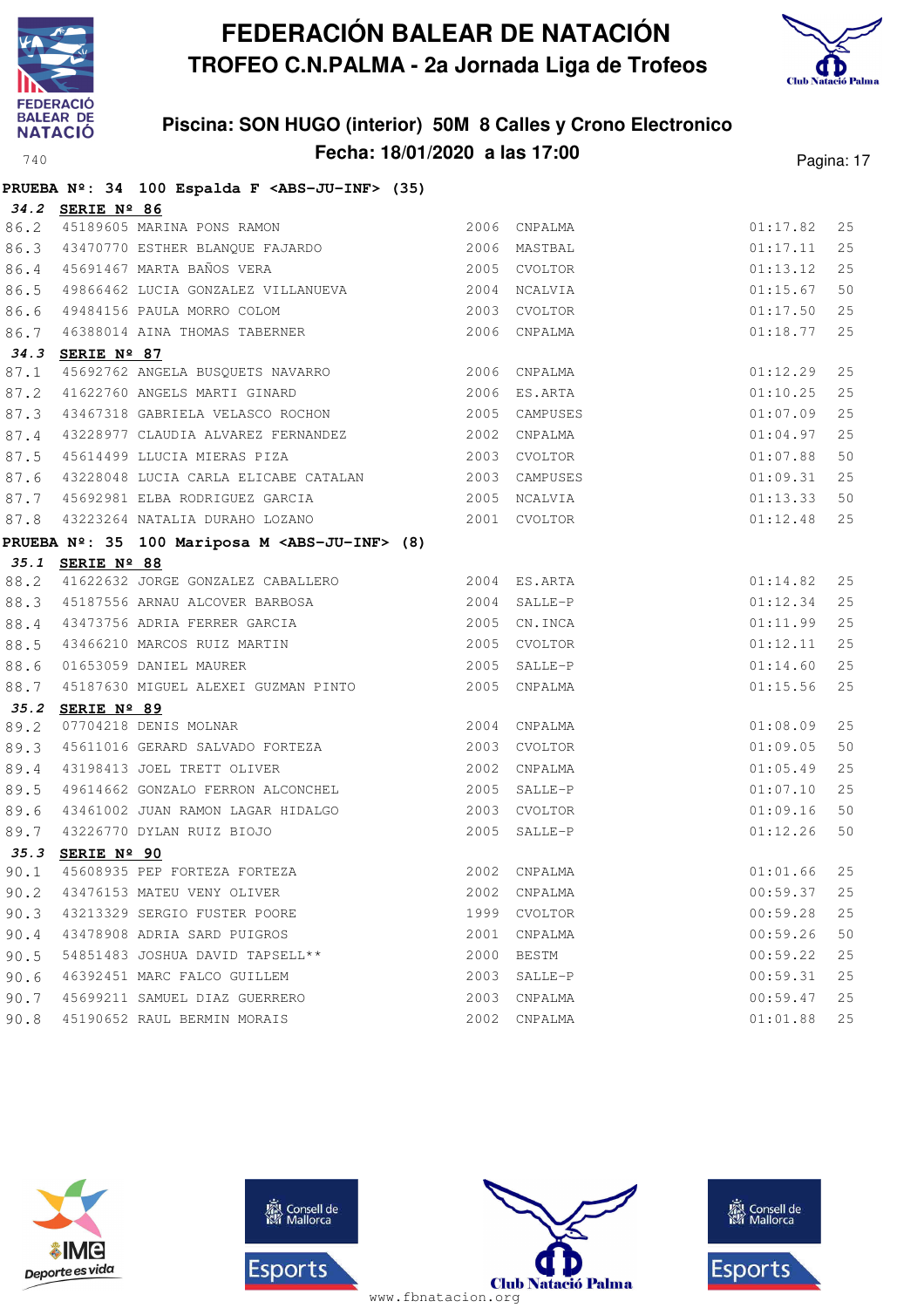



|      |                  | PRUEBA Nº: 36 100 Mariposa F <abs-ju-inf> (32)</abs-ju-inf>                                                                           |              |               |          |    |
|------|------------------|---------------------------------------------------------------------------------------------------------------------------------------|--------------|---------------|----------|----|
|      | 36.1 SERIE Nº 91 |                                                                                                                                       |              |               |          |    |
| 91.3 |                  | 43477108 NATALIA MARTINEZ CACERES                                                                                                     |              | 2004 CVOLTOR  | S.T.     |    |
| 91.4 |                  | 49923805 MARTINA MANRESA MALBERTI                                                                                                     | 2005 SALLE-P |               | 01:19.56 | 50 |
| 91.5 |                  |                                                                                                                                       |              |               | 01:21.97 | 25 |
| 91.6 |                  | 45698531 LUCIA CARDONA KOBLIKZOVA 2005 MANACOR                                                                                        |              |               | S.T.     |    |
|      | 36.2 SERIE Nº 92 |                                                                                                                                       |              |               |          |    |
| 92.2 |                  | 43475268 MARTA CHUN ROCA SANCHEZ 2005 CVOLTOR                                                                                         |              |               | 01:18.78 | 50 |
| 92.3 |                  | 06922770 IVETA IVANOVA TODOROVA 2004 CVOLTOR                                                                                          |              |               | 01:15.73 | 25 |
| 92.4 |                  | 45184053 AINA TOMAS HERNANDEZ 2004 CNPALMA                                                                                            |              |               | 01:09.62 | 25 |
| 92.5 |                  | 45189546 NEUS SERRA REGAL (2005 CN.INCA)<br>43233035 LAURA SIMO PEREZ (2005 SALLE-P                                                   |              |               | 01:13.08 | 25 |
| 92.6 |                  |                                                                                                                                       |              |               | 01:16.20 | 25 |
|      | 36.3 SERIE Nº 93 |                                                                                                                                       |              |               |          |    |
| 93.1 |                  | 46394473 NEREA CASTAÑER NOGUERA 2003 CVOLTOR                                                                                          |              |               | 01:09.26 | 50 |
| 93.2 |                  | 43573918 NADIA CORRADINI KOPECKA 2005 NCALVIA                                                                                         |              |               | 01:08.33 | 25 |
| 93.3 |                  | 43465024 LUCIA MENENDEZ GONZALEZ (2004 SALLE-P<br>43213615 AINA HIERRO PUJOL (1998 CNPALMA 13205846 MARTA TORRENS CALVO (1998 CNPALMA |              |               | 01:06.10 | 25 |
| 93.4 |                  |                                                                                                                                       |              |               | 00:59.23 | 25 |
| 93.5 |                  |                                                                                                                                       |              |               | 01:05.43 | 25 |
| 93.6 |                  | 78223022 KIARA TORRICO RUIZ 2005 CVOLTOR                                                                                              |              |               | 01:08.68 | 50 |
| 93.7 |                  | 41543010 CARME GOMEZ CAMPINS 2003 CNPALMA                                                                                             |              |               | 01:08.41 | 25 |
| 93.8 |                  | 45187152 AITANA ROMAN ANDUJAR                                                                                                         | 2002 CNPALMA |               | 01:10.33 | 50 |
|      |                  | PRUEBA Nº: 37 200 Libres M <abs-ju-inf> (3)</abs-ju-inf>                                                                              |              |               |          |    |
|      | 37.1 SERIE Nº 94 |                                                                                                                                       |              |               |          |    |
| 94.2 |                  | 43211875 DENIS JOEL CHIRIBOGA PILCO 2004 MASTBAL                                                                                      |              |               | S.T.     |    |
|      |                  |                                                                                                                                       | 2005 CNPALMA |               | 02:30.69 | 25 |
|      |                  |                                                                                                                                       |              |               | 02:30.76 | 50 |
| 94.5 |                  | 45188423 ALBERT FONTIRROIG JUAN 2005 CVOLTOR                                                                                          |              |               | 02:27.43 | 25 |
| 94.6 |                  | 52030257 XAVIER RODRIGUEZ RAMON                                                                                                       |              | 2003 CVOLTOR  | 02:42.20 | 50 |
|      | 37.2 SERIE Nº 95 |                                                                                                                                       |              |               |          |    |
| 95.2 |                  | 45611299 JUAN MANUEL NUÑEZ BALDOMIR<br>2005 CNPALMA                                                                                   |              |               | 02:23.94 | 25 |
| 95.3 |                  | 43227645 DANIEL LLOMPART BARRERA 2005 SALLE-P                                                                                         |              |               | 02:19.76 | 25 |
| 95.4 |                  | 43473260 RAUL TUDELA MALLEN                                                                                                           | 2004 CVOLTOR |               | 02:21.27 | 50 |
| 95.5 |                  | 49605011 ANTONI CIFRE FERRAGUT 2002 LLUCMA                                                                                            |              |               | 02:21.31 | 50 |
| 95.6 |                  | 43463781 NICOLAS PEREZ-SERRANO PELLON 2004 SALLE-P                                                                                    |              |               | 02:23.31 | 50 |
| 95.7 |                  | 43228837 PAU RUDOPH MASSANET                                                                                                          |              | 2005 CVOLTOR  | 02:27.01 | 25 |
| 37.3 | SERIE Nº 96      |                                                                                                                                       |              |               |          |    |
| 96.1 |                  | 45187470 URIEL HARO PEREZ                                                                                                             |              | 2005 CAMPUSES | 02:15.09 | 25 |
| 96.2 |                  | 43218723 JORDI MAYOL SERRA                                                                                                            |              | 2004 SALLE-P  | 02:15.76 | 50 |
| 96.3 |                  | 46390428 ALEX FERNANDEZ GOMEZ                                                                                                         |              | 2003 CN.INCA  | 02:11.90 | 25 |
| 96.4 |                  | 46391659 ESTEVE ADELL HORRACH                                                                                                         |              | 2004 NCALVIA  | 02:13.74 | 50 |
| 96.5 |                  | 43471141 BARTOMEU VERDERA VAZQUEZ                                                                                                     |              | 2004 CAMPUSES | 02:11.78 | 25 |
| 96.6 |                  | 43469427 JOEL LOPEZ RISCO                                                                                                             |              | 2004 CN.INCA  | 02:11.91 | 25 |
| 96.7 |                  | 03764732 IVAN TEVZADZE                                                                                                                |              | 2003 FELANITX | 02:16.88 | 50 |
| 96.8 |                  | 09303721 ROBERT NAPIER                                                                                                                |              | 2003 LLUCMA   | 02:20.07 | 50 |







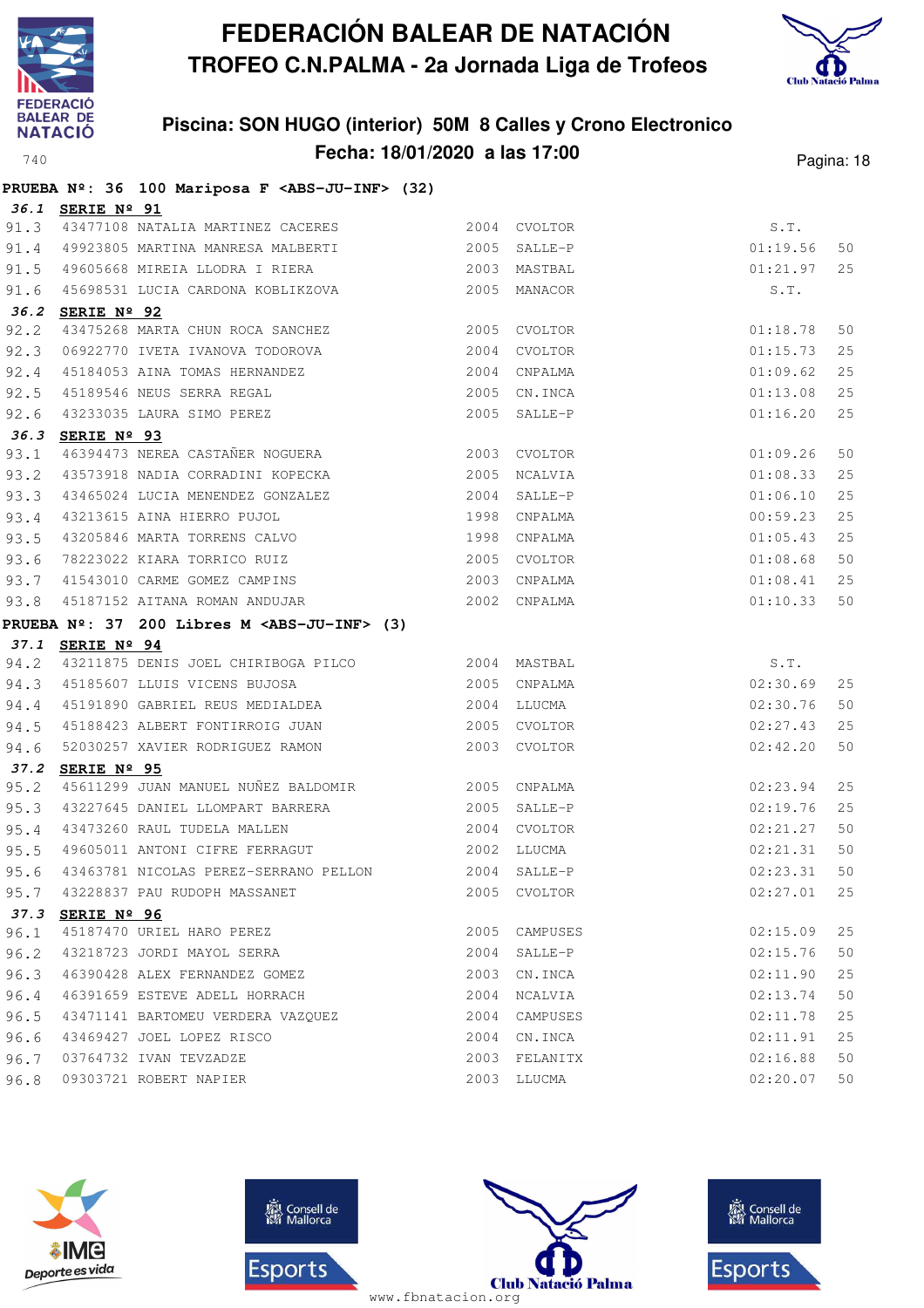



|      |                   | PRUEBA Nº: 37 200 Libres M <abs-ju-inf> (3)</abs-ju-inf>     |              |               |          |    |
|------|-------------------|--------------------------------------------------------------|--------------|---------------|----------|----|
|      | 37.4 SERIE Nº 97  |                                                              |              |               |          |    |
| 97.1 |                   | 43460901 JAVIER HOLGADO BARAHONA                             |              | 2005 CNPALMA  | 02:07.34 | 25 |
| 97.2 |                   | 43466374 NESTOR SIQUIER RIPOLL                               |              | 2004 CNPALMA  | 02:08.69 | 50 |
| 97.3 |                   | 09897080 ALEX EMERY SACH                                     |              | 2005 SALLE-P  | 02:01.38 | 25 |
| 97.4 |                   | 45190652 RAUL BERMIN MORAIS                                  |              | 2002 CNPALMA  | 01:58.29 | 25 |
| 97.5 |                   | 06410547 ROBIN DAVID AILAN                                   |              | 2003 CNPALMA  | 01:58.93 | 25 |
| 97.6 |                   | 55528056 DANIEL BEN DONOVAN**                                |              | 2003 BESTM    | 02:02.20 | 25 |
| 97.7 |                   | 49606072 JOSEP PASCUAL MUT                                   |              | 2005 CNPALMA  | 02:06.72 | 25 |
| 97.8 |                   | 45611016 GERARD SALVADO FORTEZA                              |              | 2003 CVOLTOR  | 02:10.23 | 25 |
|      |                   | PRUEBA Nº: 38 200 Libres F <abs-ju-inf> (27)</abs-ju-inf>    |              |               |          |    |
|      | 38.1 SERIE Nº 98  |                                                              |              |               |          |    |
| 98.2 |                   |                                                              |              |               | S.T.     |    |
| 98.3 |                   | 45608970 SOFIA MARTIN EXTREMERA                              | 2005 MASTBAL |               | 03:02.10 | 50 |
| 98.4 |                   |                                                              |              |               | 02:30.40 | 50 |
| 98.5 |                   | 43470770 ESTHER BLANOUE FAJARDO                              |              | 2006 MASTBAL  | 02:29.94 | 25 |
| 98.6 |                   | 46390210 ELENA BUENO SERRANO                                 |              | 2004 MASTBAL  | S.T.     |    |
| 38.2 | SERIE Nº 99       |                                                              |              |               |          |    |
| 99.2 |                   | 43470221 ADELA GARRIDO MORENO<br>05150307 ANDREA EMERY SACH  |              | 2006 CNPALMA  | 02:26.79 | 25 |
| 99.3 |                   |                                                              |              | 2002 CNPALMA  | 02:26.22 | 50 |
| 99.4 |                   | 09137071 EMMA LYDIA NAPIER                                   |              | 2004 LLUCMA   | 02:22.40 | 25 |
| 99.5 |                   | 49923806 MARIONA MANRESA MALBERTI                            |              | 2006 SALLE-P  | 02:22.74 | 25 |
|      |                   | 99.6 43477699 NEREA GONZALEZ ALARCON                         |              | 2002 CNPALMA  | 02:28.66 | 50 |
|      |                   | 99.7 46388014 AINA THOMAS TABERNER                           |              | 2006 CNPALMA  | 02:27.44 | 25 |
|      | 38.3 SERIE Nº 100 |                                                              |              |               |          |    |
|      |                   | 100.1 45614381 MARTA RUBIO BUJOSA                            |              | 2005 CNPALMA  | 02:19.14 | 25 |
|      |                   | 100.2 43232487 LUA RIEDMULLER ALONSO                         | 2005 NCALVIA |               | 02:11.89 | 25 |
|      |                   | 100.3 49770151 ESTELA GARAU MORENO                           |              | 2005 CNPALMA  | 02:08.43 | 25 |
|      |                   | 100.4 45614441 CLAUDIA NUÑEZ LLADO                           |              | 2005 CNPALMA  | 02:05.81 | 25 |
|      |                   | 100.5 43478084 MARIA SERRA BONET                             |              | 2002 CNPALMA  | 02:07.80 | 25 |
|      |                   | 100.6 56122199 FLORENCE WHITE**                              |              | 2001 BESTM    | 02:11.57 | 25 |
|      |                   | 100.7 43229623 SARA GIRALDO PEDROTE                          |              | 2005 CAMPUSES | 02:17.58 | 25 |
|      |                   | 100.8 41664031 SOFIA BARRIOS GIORNO                          |              | 2005 CNPALMA  | 02:20.13 | 25 |
|      |                   | PRUEBA $N^2$ : 39 200 Braza M <abs-ju-inf> (15)</abs-ju-inf> |              |               |          |    |
|      | 39.1 SERIE Nº 101 |                                                              |              |               |          |    |
|      |                   | 101.3 43478107 SEBASTIA CRESPI LLOMPART                      |              | 2001 CN.INCA  | S.T.     |    |
|      |                   | 101.4 55456153 RICHARD HOWARD FARTHING**                     | 2002 BESTM   |               | 02:21.31 | 25 |
|      |                   | 101.5 45614675 ALVARO MIRO JURADO                            |              | 2004 CVOLTOR  | 02:35.48 | 25 |
|      |                   | 101.6 43198413 JOEL TRETT OLIVER                             |              | 2002 CNPALMA  | S.T.     |    |







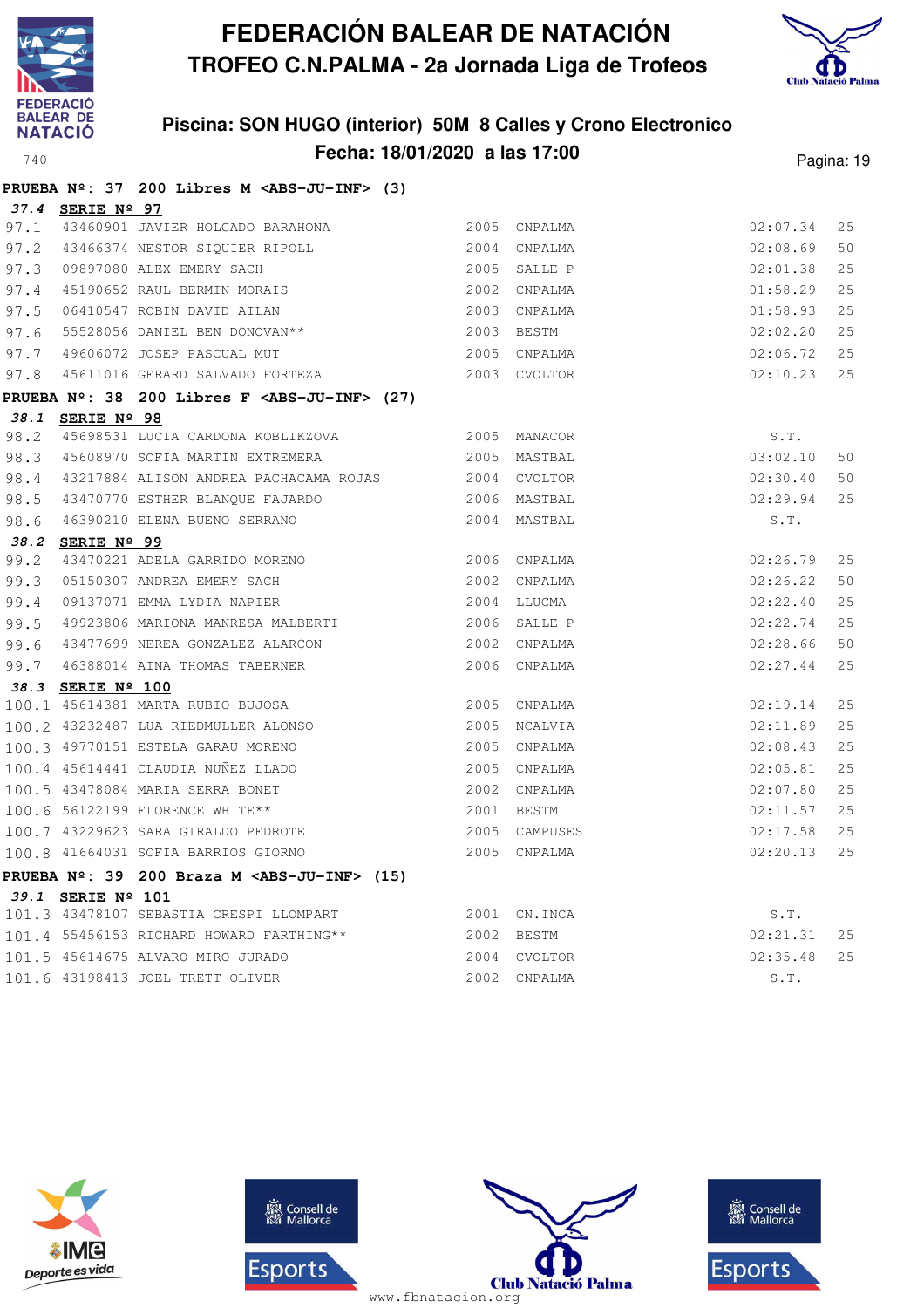



|                   | PRUEBA $N^2$ : 40 200 Braza F <abs-ju-inf> (39)</abs-ju-inf>                 |      |               |                  |    |
|-------------------|------------------------------------------------------------------------------|------|---------------|------------------|----|
| 40.1 SERIE Nº 102 |                                                                              |      |               |                  |    |
|                   | 102.3 43477108 NATALIA MARTINEZ CACERES 2004 CVOLTOR                         |      |               | 03:02.24         | 25 |
|                   | 102.4 43223998 JARA PUERTAS PUYOL                                            |      | 2003 SALLE-P  | 02:47.52         | 25 |
|                   | 102.5 52505507 ELEANOR MAY BAINBRIDGE** 2003 BESTM                           |      |               | 02:52.06         | 50 |
|                   | 102.6 43480417 MARIA BURGUERA MOREY<br>2003 CNPALMA                          |      |               | 03:06.11         | 25 |
|                   | PRUEBA Nº: 41 200 Espalda M <abs-ju-inf> (12)</abs-ju-inf>                   |      |               |                  |    |
| 41.1 SERIE Nº 103 |                                                                              |      |               |                  |    |
|                   | 103.1 43475536 GUILLEM SALVA GUAL                                            |      | 2003 CVOLTOR  | S.T.             |    |
|                   | 103.2 43463962 HUGO GUERRERO LOPEZ                                           |      | 2005 SALLE-P  | 02:35.62         | 25 |
|                   | 103.3 54851483 JOSHUA DAVID TAPSELL**                                        |      | 2000 BESTM    | 02:22.75         | 50 |
|                   | 103.4 43234633 POL PEREZ MACARRO<br>103.5 45187625 SERGI PUIG BLANCO         |      | 2002 CVOLTOR  | 02:13.82         | 25 |
|                   |                                                                              |      | 2003 NCALVIA  | 02:20.47         | 50 |
|                   | 103.6 43224511 GONZALO TORRES PUERTAS                                        |      | 2004 SALLE-P  | 02:22.22         | 25 |
|                   | 103.7 43220670 MARC FLORES MASSOT                                            |      | 2005 SALLE-P  | 02:52.91         | 25 |
|                   | 103.8 07704218 DENIS MOLNAR                                                  |      | 2004 CNPALMA  | S.T.             |    |
|                   | PRUEBA Nº: 42 200 Espalda F <abs-ju-inf> (36)</abs-ju-inf>                   |      |               |                  |    |
| 42.1 SERIE Nº 104 | 104.2 45691103 PAULA COLOMAR CARRASCO                                        |      | 2004 CNPALMA  |                  |    |
|                   |                                                                              |      | 2005 CN.INCA  | S.T.<br>02:38.82 | 25 |
|                   | 104.3 45696080 CLAUDIA AMENGUAL CAMPINS                                      |      | 2006 CNPALMA  | 02:33.22         | 25 |
|                   | 104.4 45692762 ANGELA BUSQUETS NAVARRO<br>104.5 45614949 JULIA MOREY REBASSA |      | 2006 SALLE-P  | 02:38.81         | 25 |
|                   | 104.6 43475126 JULIETA LOPEZ DAMIGO                                          |      | 2006 CN.INCA  | 03:07.38         | 25 |
| 42.2 SERIE Nº 105 |                                                                              |      |               |                  |    |
|                   | 105.2 41622760 ANGELS MARTI GINARD                                           |      | 2006 ES.ARTA  | 02:38.88         | 50 |
|                   | 105.3 43467318 GABRIELA VELASCO ROCHON                                       |      | 2005 CAMPUSES | 02:24.25         | 25 |
|                   | 105.4 43466614 MARTA MARIA GUASP BAUZA                                       |      | 2004 CVOLTOR  | 02:12.54         | 25 |
|                   | 105.5 43465024 LUCIA MENENDEZ GONZALEZ                                       |      | 2004 SALLE-P  | 02:27.98         | 50 |
|                   | 105.6 49868937 CARLA LLABRES PEDRET                                          |      | 2006 SALLE-P  | 02:29.75         | 25 |
|                   | PRUEBA Nº: 43 200 Mariposa M <abs-ju-inf> (9)</abs-ju-inf>                   |      |               |                  |    |
| 43.1 SERIE Nº 106 |                                                                              |      |               |                  |    |
|                   | 106.2 43228837 PAU RUDOPH MASSANET                                           |      | 2005 CVOLTOR  | 02:58.60         | 25 |
|                   | 106.3 45611418 GUILLEM ESTARELLAS DE HARO                                    |      | 2004 CAMPUSES | 02:19.89         | 50 |
|                   | 106.4 45699211 SAMUEL DIAZ GUERRERO                                          |      | 2003 CNPALMA  | 02:11.75         | 50 |
|                   | 106.5 43214090 JOAN SASTRE RODRIGUEZ                                         |      | 2004 CVOLTOR  | 02:09.67         | 25 |
|                   | 106.6 43466668 JAIME FLORIT CASTILLO                                         |      | 2005 CVOLTOR  | 02:25.73         | 25 |
|                   | 106.7 43461002 JUAN RAMON LAGAR HIDALGO                                      |      | 2003 CVOLTOR  | S.T.             |    |
|                   | PRUEBA Nº: 44 200 Mariposa F <abs-ju-inf> (33)</abs-ju-inf>                  |      |               |                  |    |
| 44.1 SERIE Nº 107 |                                                                              |      |               |                  |    |
|                   | 107.2 46388012 CATERINA THOMAS TABERNER                                      | 2004 | CNPALMA       | 02:42.92         | 25 |
|                   | 107.3 45189605 MARINA PONS RAMON                                             |      | 2006 CNPALMA  | 02:36.96         | 25 |
|                   | 107.4 46394473 NEREA CASTAÑER NOGUERA                                        |      | 2003 CVOLTOR  | 02:31.47         | 50 |
|                   | 107.5 78223022 KIARA TORRICO RUIZ                                            |      | 2005 CVOLTOR  | 02:31.51         | 25 |
|                   | 107.6 45189546 NEUS SERRA REGAL                                              |      | 2005 CN. INCA | 02:42.80         | 50 |







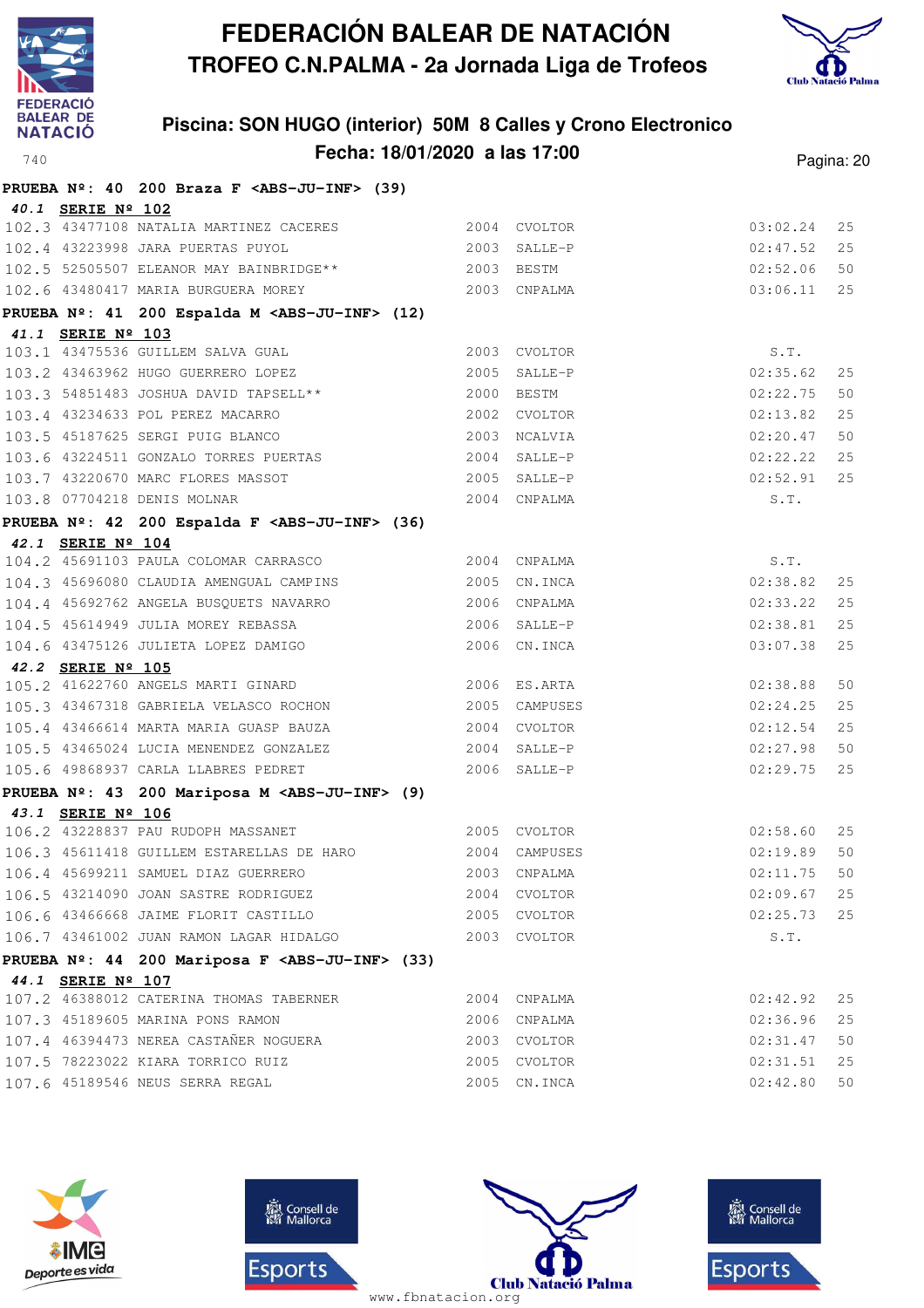



|                   | PRUEBA $N^2$ : 45 200 Estilos M <abs-ju-inf> (17)</abs-ju-inf>                                        |                              |              |               |    |
|-------------------|-------------------------------------------------------------------------------------------------------|------------------------------|--------------|---------------|----|
| 45.1 SERIE Nº 108 |                                                                                                       |                              |              |               |    |
|                   | 108.2 06410547 ROBIN DAVID AILAN                                                                      |                              | 2003 CNPALMA | S.T.          |    |
|                   | 108.3 43473756 ADRIA FERRER GARCIA 2005 CN.INCA                                                       |                              |              | 02:44.21      | 25 |
|                   | 108.4 45187630 MIGUEL ALEXEI GUZMAN PINTO 2005 CNPALMA                                                |                              |              | 02:38.18      | 25 |
|                   | 108.5 43233522 ALFONSO REINA MORENO                                                                   |                              | 2005 SALLE-P | 02:41.99      | 25 |
|                   | 108.6 43226770 DYLAN RUIZ BIOJO                                                                       | $2005$ SALLE-P               |              | 02:46.02      | 25 |
| 45.2 SERIE Nº 109 |                                                                                                       |                              |              |               |    |
|                   | 109.2 45614938 GUILLEM FEMENIA CRESPI 2005 SALLE-P                                                    |                              |              | 02:31.40      | 25 |
|                   | 109.3 43218055 RAFEL JOSEP JAUME I BELTRAN 2003 CNPALMA                                               |                              |              | 02:28.68      | 25 |
|                   | 109.4 45614440 RAUL NUÑEZ LLADO                                                                       | 2002 CNPALMA                 |              | 02:27.53      | 25 |
|                   | 109.5 43459955 PABLO NAVAS ACEITUNO 2002 CVOLTOR                                                      |                              |              | 02:27.75      | 25 |
|                   | 109.6 43466210 MARCOS RUIZ MARTIN 2005 CVOLTOR<br>109.7 45370659 ALEJANDRO GOMEZ MILLAN 2005 CAMPUSES |                              |              | 02:30.12      | 25 |
|                   |                                                                                                       |                              |              | 02:37.56      | 25 |
| 45.3 SERIE Nº 110 |                                                                                                       |                              |              |               |    |
|                   | 110.1 46391666 EDUARD CERDA CALVO 2002 CN.INCA                                                        |                              |              | 02:26.27      | 50 |
|                   | 110.2 43471880 JORDI CINTA PEREZ                                                                      | 2005 CN.INCA                 |              | 02:20.66      | 25 |
|                   | 110.3 45608935 PEP FORTEZA FORTEZA                                                                    | 2002 CNPALMA                 |              | 02:18.20      | 50 |
|                   | 110.4 41543196 VICTOR MARTIN ROIG                                                                     | 2002 CVOLTOR<br>2003 SALLE-P |              | 02:06.93      | 25 |
|                   | 110.5 46392451 MARC FALCO GUILLEM                                                                     |                              |              | 02:18.03      | 50 |
|                   | 110.6 55456153 RICHARD HOWARD FARTHING** 2002 BESTM                                                   |                              |              | 02:15.97      | 25 |
|                   | 110.7 45185608 JOAN VICENS BUJOSA 2003 CNPALMA                                                        |                              |              | 02:21.14      | 25 |
|                   | 110.8 49614662 GONZALO FERRON ALCONCHEL 2005 SALLE-P                                                  |                              |              | 02:27.40      | 25 |
|                   | PRUEBA Nº: 46 200 Estilos F <abs-ju-inf> (41)</abs-ju-inf>                                            |                              |              |               |    |
| 46.1 SERIE Nº 111 |                                                                                                       |                              |              |               |    |
|                   | 111.1 43228048 LUCIA CARLA ELICABE CATALAN 2003 CAMPUSES                                              |                              |              | S.T.          |    |
|                   | 111.2 46388666 MARTA RODRIGUEZ MIÑAN 2005 NCALVIA<br>111.3 43233035 LAURA SIMO PEREZ 2005 SALLE-P     |                              |              | 02:39.86      | 25 |
|                   |                                                                                                       |                              |              | 02:37.88      | 25 |
|                   | 111.4 43478016 MARIA RULLAN MARTINEZ 2003 CNPALMA                                                     |                              |              | 02:35.65      | 50 |
|                   | 111.5 43475420 LILIA ARROM LLIZO 2004 CN.INCA<br>111.6 43474950 NOA MARTINEZ COUSELO 2006 CVOLTOR     |                              |              | 02:36.79      | 50 |
|                   |                                                                                                       |                              |              | 02:39.70      | 25 |
|                   | 111.7 49925382 ALEXANDRA SANDIN POLO 2004 SALLE-P                                                     |                              |              | 02:59.79      | 50 |
| 46.2 SERIE Nº 112 |                                                                                                       |                              |              |               |    |
|                   | 112.1 43228977 CLAUDIA ALVAREZ FERNANDEZ 2002 CNPALMA                                                 |                              |              | $02:32.48$ 25 |    |
|                   | 112.2 41543010 CARME GOMEZ CAMPINS                                                                    |                              | 2003 CNPALMA | 02:32.03      | 50 |
|                   | 112.3 43235046 PAULA GAYA BISQUERRA                                                                   |                              | 2005 CNPALMA | 02:30.39      | 50 |
|                   | 112.4 45614441 CLAUDIA NUÑEZ LLADO                                                                    |                              | 2005 CNPALMA | 02:21.95      | 25 |
|                   | 112.5 43478084 MARIA SERRA BONET                                                                      |                              | 2002 CNPALMA | 02:23.32      | 25 |
|                   | 112.6 04346837 JOSHA VERMEER                                                                          |                              | 2006 NCALVIA | 02:27.53      | 25 |
|                   | 112.7 41543011 FRANCETTE GOMEZ CAMPINS                                                                |                              | 2005 CNPALMA | 02:31.33      | 25 |